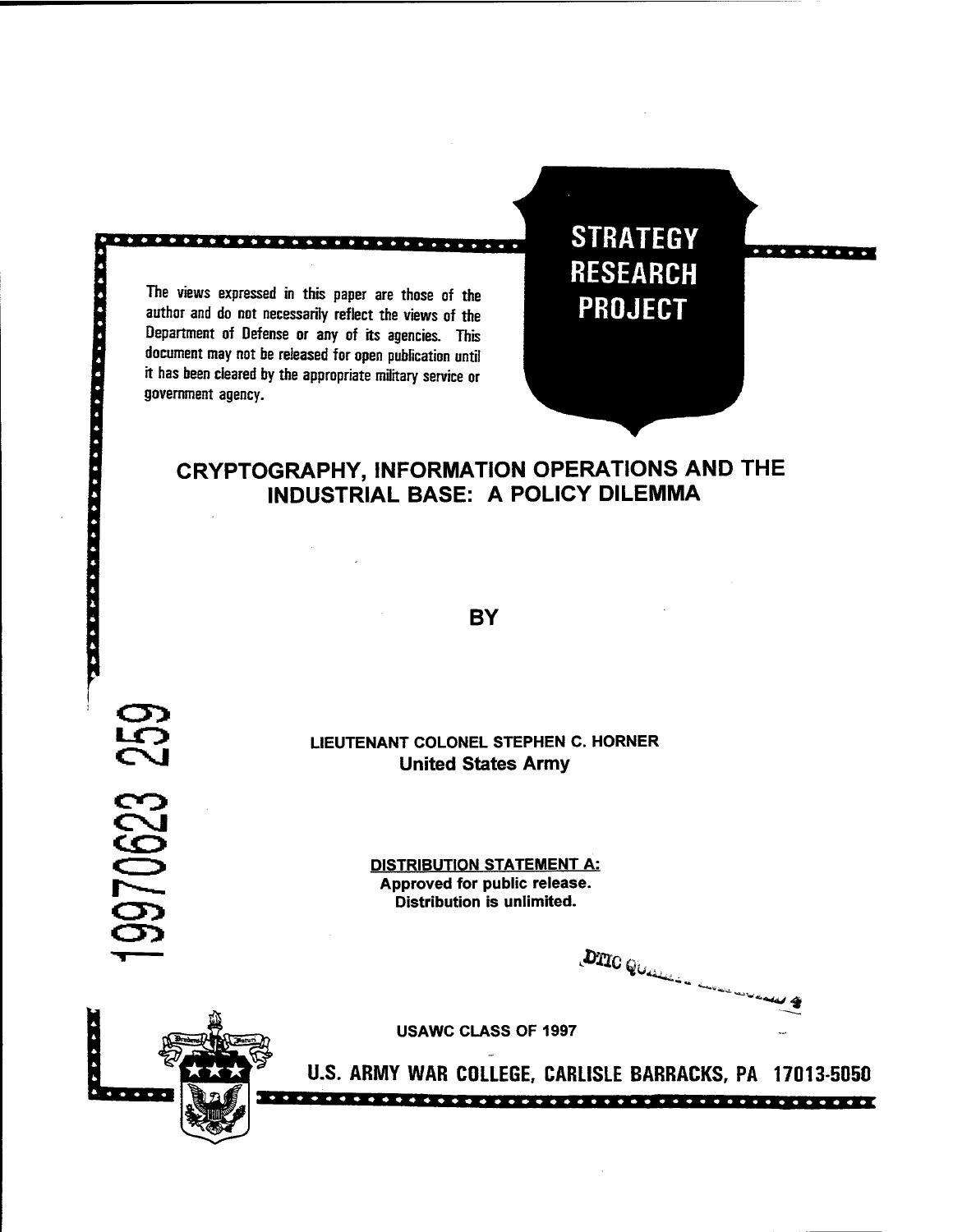## USAWC STRATEGY RESEARCH PROJECT

## **CRYPTOGRAPHY, INFORMATION OPERATIONS AND THE INDUSTRIAL BASE: A POLICY DILEMMA**

by

Lieutenant Colonel Stephen C. Homer

Colonel Nathan Bard Project Advisor

The views expressed in this paper are those of the author and do not necessarily reflect the views of the Department of Defense or any of its agencies. This document may not be released for open publication until it has been cleared by the appropriate military service or government agency.

> DISTRIBUTION STATEMENT A: Approved for public release. Distribution is unlimited.

U.S. Army War College Carlisle Barracks, Pennsylvania 17013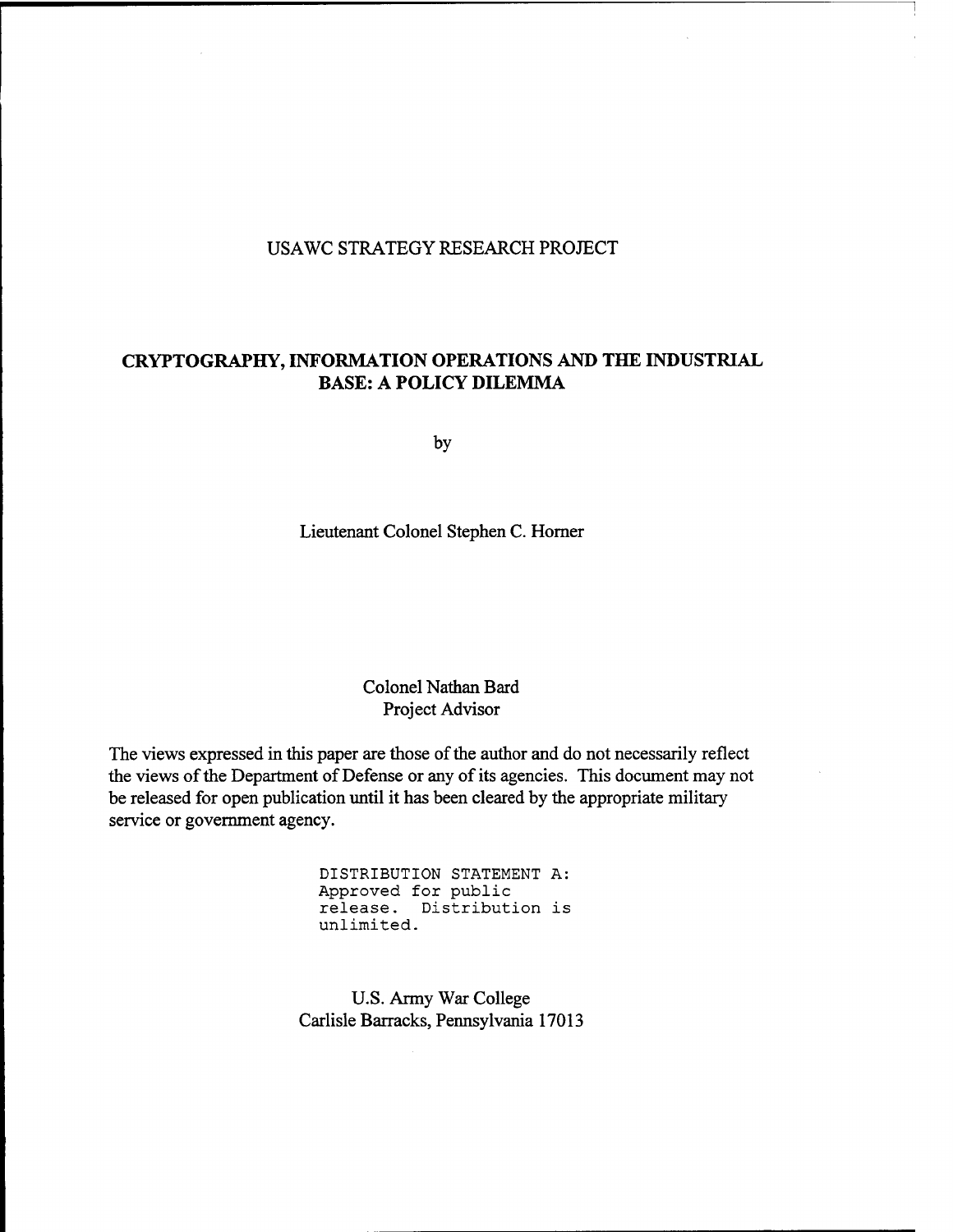#### ABSTRACT

AUTHOR: Stephen C. Homer (LTC), USA

TITLE: Cryptography, Information Operations and the Industrial Base: A Policy Dilemma

FORMAT: Strategy Research Project

DATE: 7 April 1997 PAGES: **34** CLASSIFICATION: Unclassified

The information age is in full swing and it is changing the face of national security. The explosive force of information technology places the Global Information Infrastructure, the worldwide industrial base and the various world governments in both mutually supporting and somewhat adversarial positions. The information infrastructure is rapidly becoming the lifeblood for the world's industry and a critical part of the national infrastructure around the world. Consequently, the emerging operational regime of information operations is playing a critical role in the protection of U.S. national security interests and exploitation of adversary systems associated with information systems. Cryptography, long a traditional government area of interest, is taking on increased importance in industry, not only for protection of sensitive data but as a worldwide product market itself. The U.S. government cryptography policy must balance the need for continued U.S. dominance in information technology and the government's legitimate need to access data. U.S. dominance requires increased access to world markets for U.S. cryptography technology. Solution to this policy dilemma requires a team approach by U.S. government and industry to provide the best answer.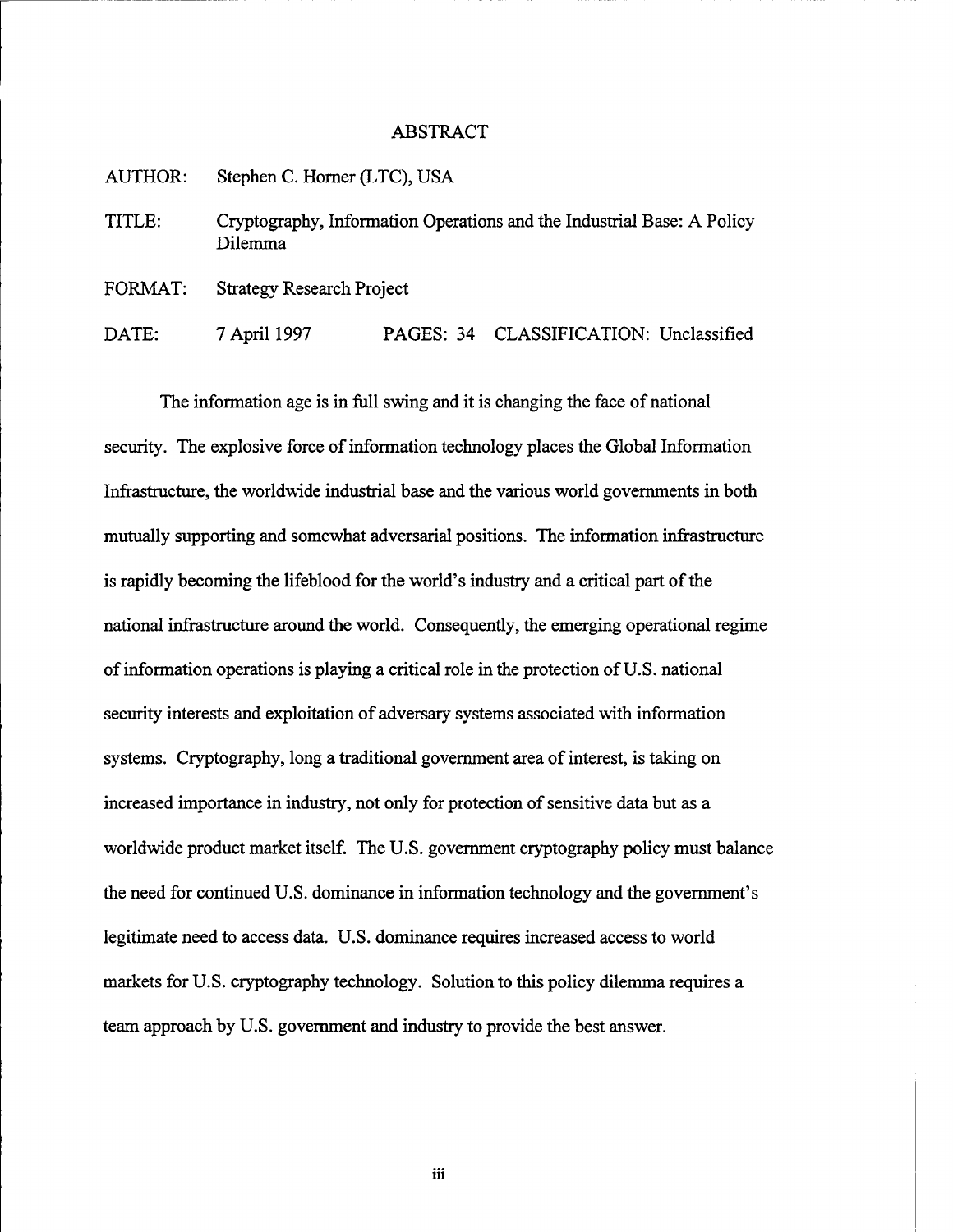$\mathbf{i}$  v

 $\bar{\lambda}$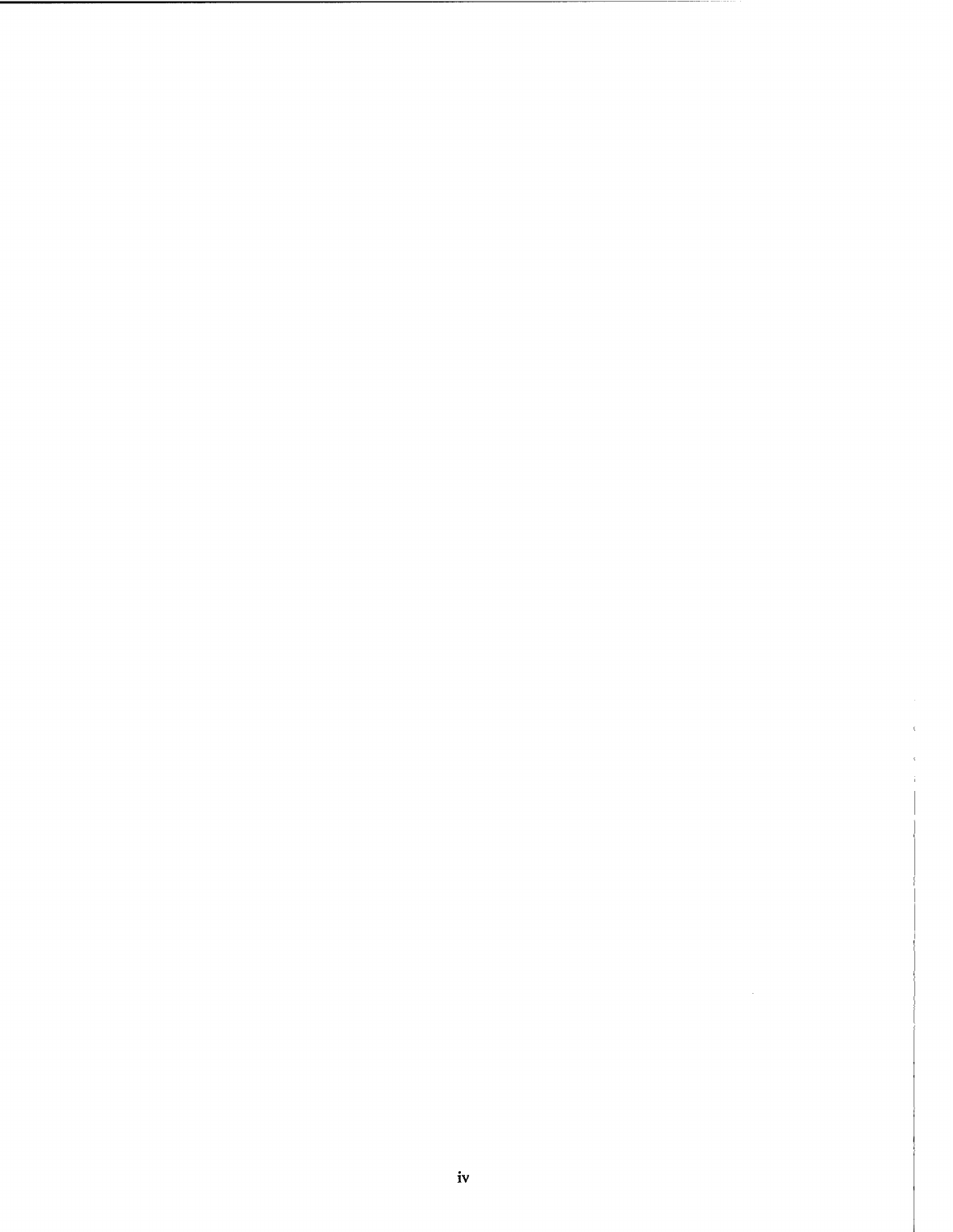## TABLE OF CONTENTS

| $\bf INTRODUCTION \,\,{} \dots \,\,{} \dots \,\,{} \dots \,\,{} \dots \,\,{} \dots \,\,{} \dots \,\,{} \dots \,\,{} \dots \,\,{} \dots \,\,{} \dots \,\,{} \dots \,\,{} \dots \,\,{} \dots \,\,{} \dots \,\,{} \dots \,\,{} \dots \,\,{} \dots \,\,{} \dots \,\,{} \dots \,\,{} \dots \,\,{} \dots \,\,{} \dots \,\,{} \dots \,\,{} \dots \,\,{} \dots \,\,{} \dots \,\,{} \dots \,\,{} \dots \,\,{} \dots \,\,{} \dots \,\,{} \dots \,\,{} \dots \,\,{} \dots \,\,{} \dots \,\,{} \dots \,\,{} \dots$ |  |
|--------------------------------------------------------------------------------------------------------------------------------------------------------------------------------------------------------------------------------------------------------------------------------------------------------------------------------------------------------------------------------------------------------------------------------------------------------------------------------------------------------|--|
|                                                                                                                                                                                                                                                                                                                                                                                                                                                                                                        |  |
|                                                                                                                                                                                                                                                                                                                                                                                                                                                                                                        |  |
|                                                                                                                                                                                                                                                                                                                                                                                                                                                                                                        |  |
|                                                                                                                                                                                                                                                                                                                                                                                                                                                                                                        |  |
|                                                                                                                                                                                                                                                                                                                                                                                                                                                                                                        |  |
|                                                                                                                                                                                                                                                                                                                                                                                                                                                                                                        |  |
|                                                                                                                                                                                                                                                                                                                                                                                                                                                                                                        |  |
|                                                                                                                                                                                                                                                                                                                                                                                                                                                                                                        |  |
|                                                                                                                                                                                                                                                                                                                                                                                                                                                                                                        |  |
|                                                                                                                                                                                                                                                                                                                                                                                                                                                                                                        |  |

 $\bar{z}$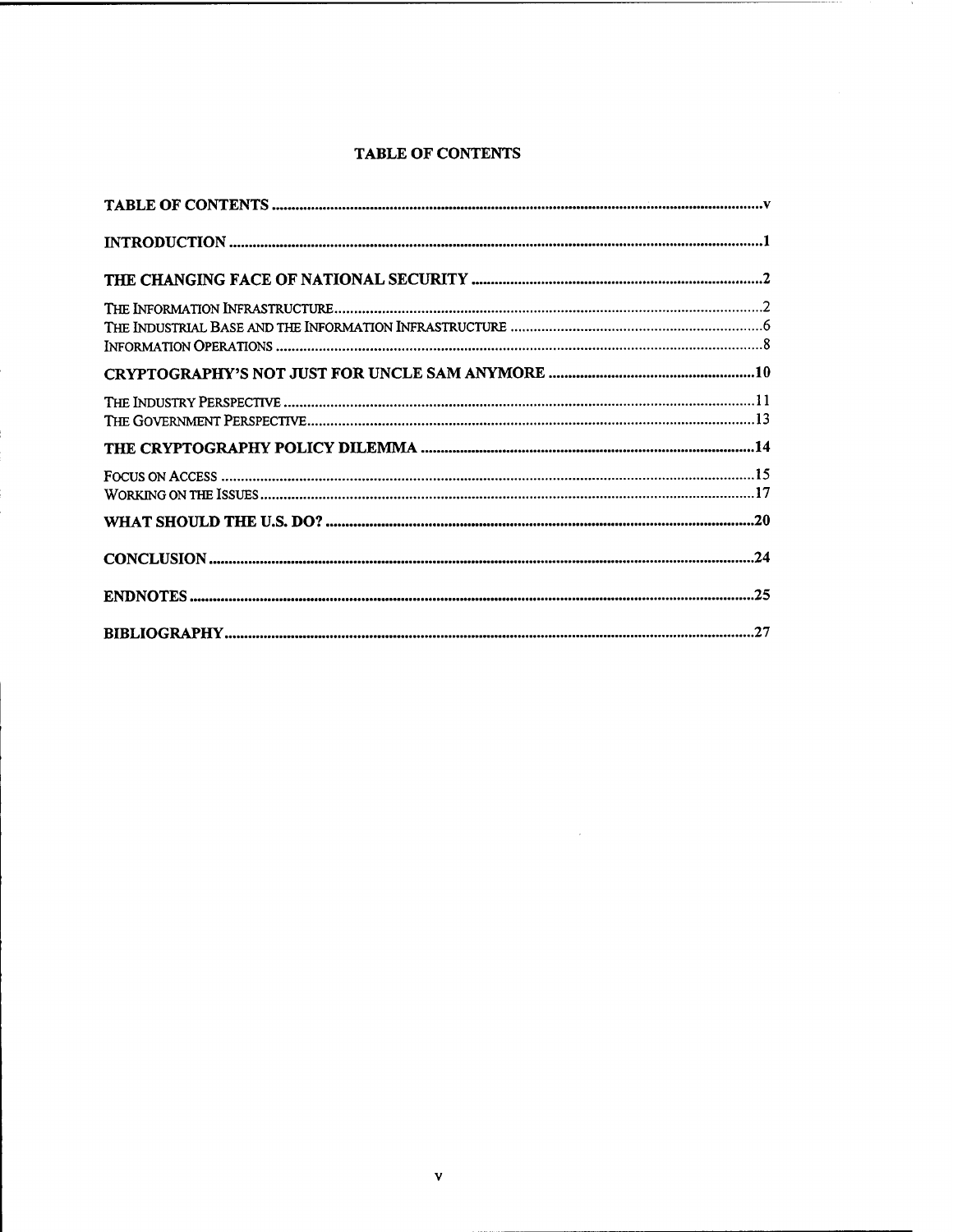$\mathbf{vi}$ 

 $\ddot{\phantom{a}}$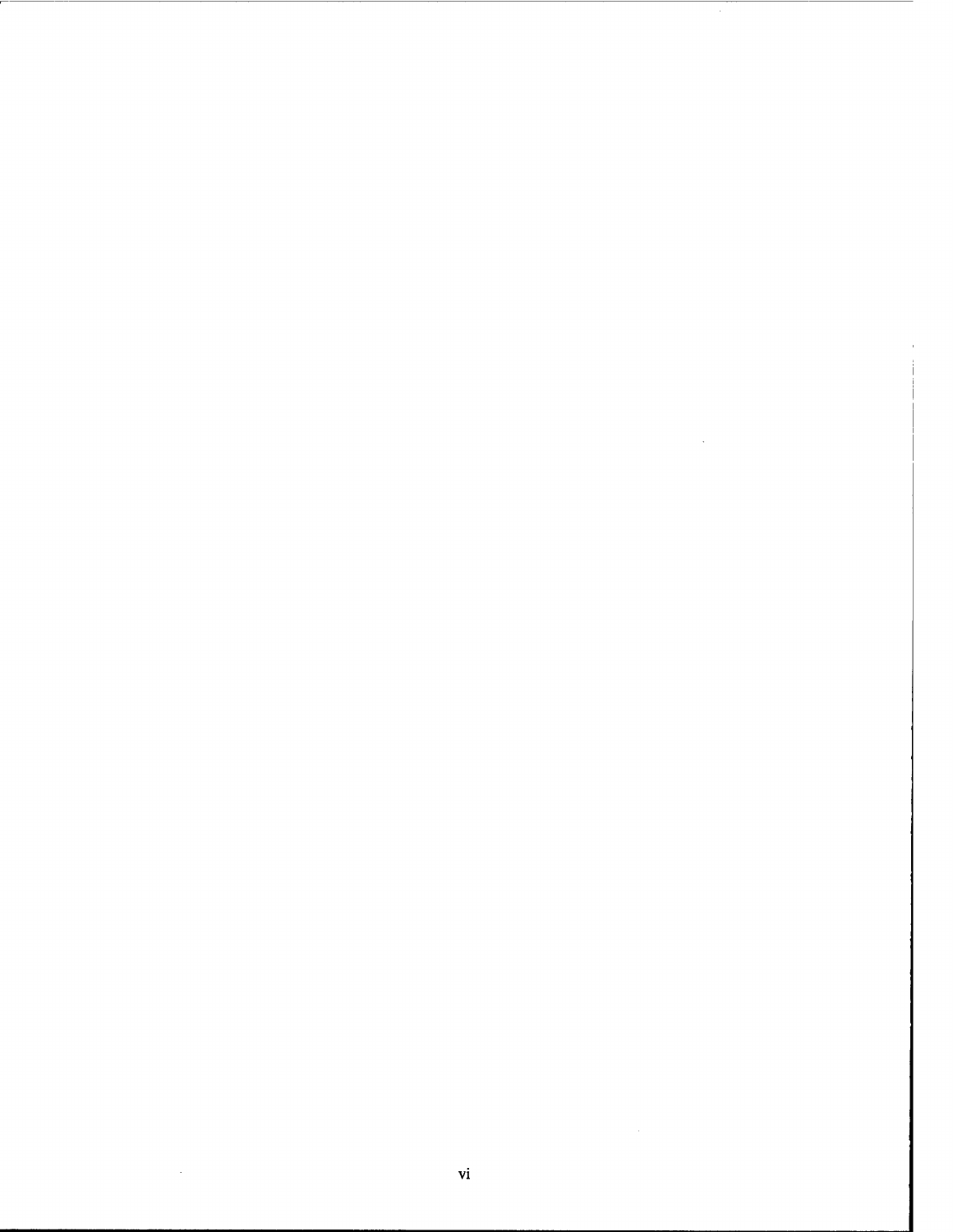# **Introduction**

The information age is in full swing and the United States is at the forefront. The U.S. government and industry are key players in and ardent supporters of the rapidly developing National Information Infrastructure (NII) and the Global Information Infrastructure (GII). The protection of the GI1 and NII and their associated data is increasingly important as they become more intertwined with the national security interests of the U.S. The specter of information warfare on these information super highways provides a policy dilemma for the U.S. government as it both recognizes the need to protect the industrial base's information security and provide for the ability to protect U.S. national security. Cryptography is a major element in this dilemma as national security considerations have been the overwhelming drivers for all policy and activities involving cryptography. The U.S. government and industry must deal with the emerging information technology revolution and its attendant implications. Industry views cryptography as a shield for its sensitive information and a product for the information technology market. The government recognizes it must protect cryptography technology and view it in light of the Information Operations regime and other national power considerations. This collection of circumstances poises a policy dilemma for the U.S. government as it must balance national security considerations with industry desires and requirements within the constantly evolving information technology environment.

We will discuss four key points in looking at this dilemma. First, we will look at the changing face of national security in the information age. How do the information infrastructure, the industrial base and information operations interact to change the way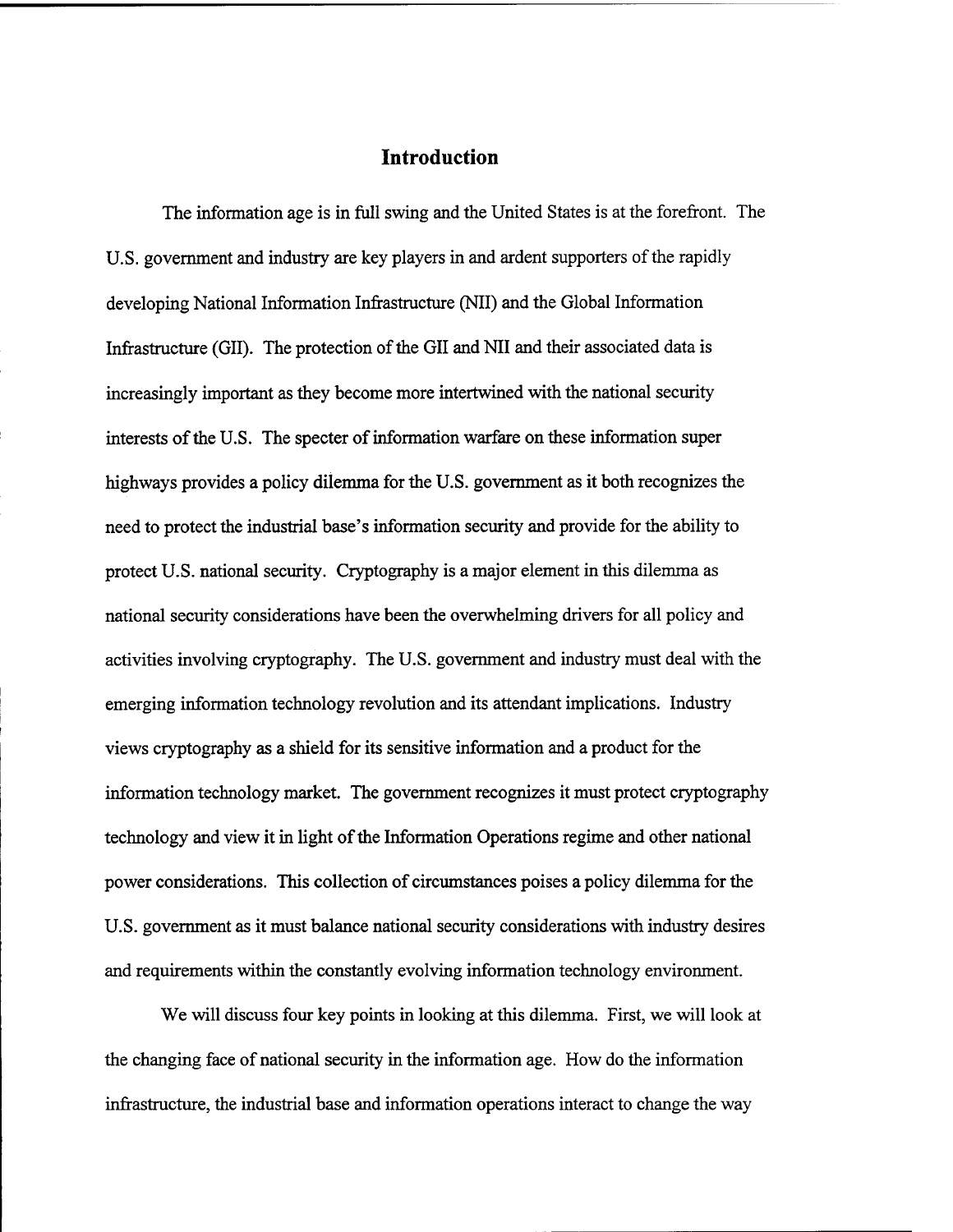we look at national security? Second, in light of this change comes the realization that cryptography is not just for Uncle Sam anymore. The drivers are national security and economics combined under the pressure of globalization characteristics: interconnectivity and markets. Third, that the two points above create a difficult policy dilemma for the U.S. The U.S. government and industry stake in the cryptography arena represents that dilemma. Finally, what should the U.S. do in resolving this dilemma? Is there a solution that will satisfy everyone?

# **The Changing Face of National Security**

National security, for many years, conjured up images of amed forces, defense of the homeland, possessions, or allies, safe passage in sea, air, or space, or protection of vital interests. The information age adds a new dimension for national security and alters the way we think of national security forever. The combination of the infonnation infrastructure, the industrial base and the new operational regime of infonnation operations makes national security a significantly more complex and dynamic arena.

#### **The Information Infrastructure**

The National Information Infrastructure and the Global Information Infrastructure are the "information super highways" so often referred to in today's literature. The exploding information technology field has virtually propelled the U.S. and other countries' national and economic elements into a new environment. An environment where the immediate access to or transmission of vast amounts of data is becoming an accepted everyday occurrence not just for large corporations, organizations or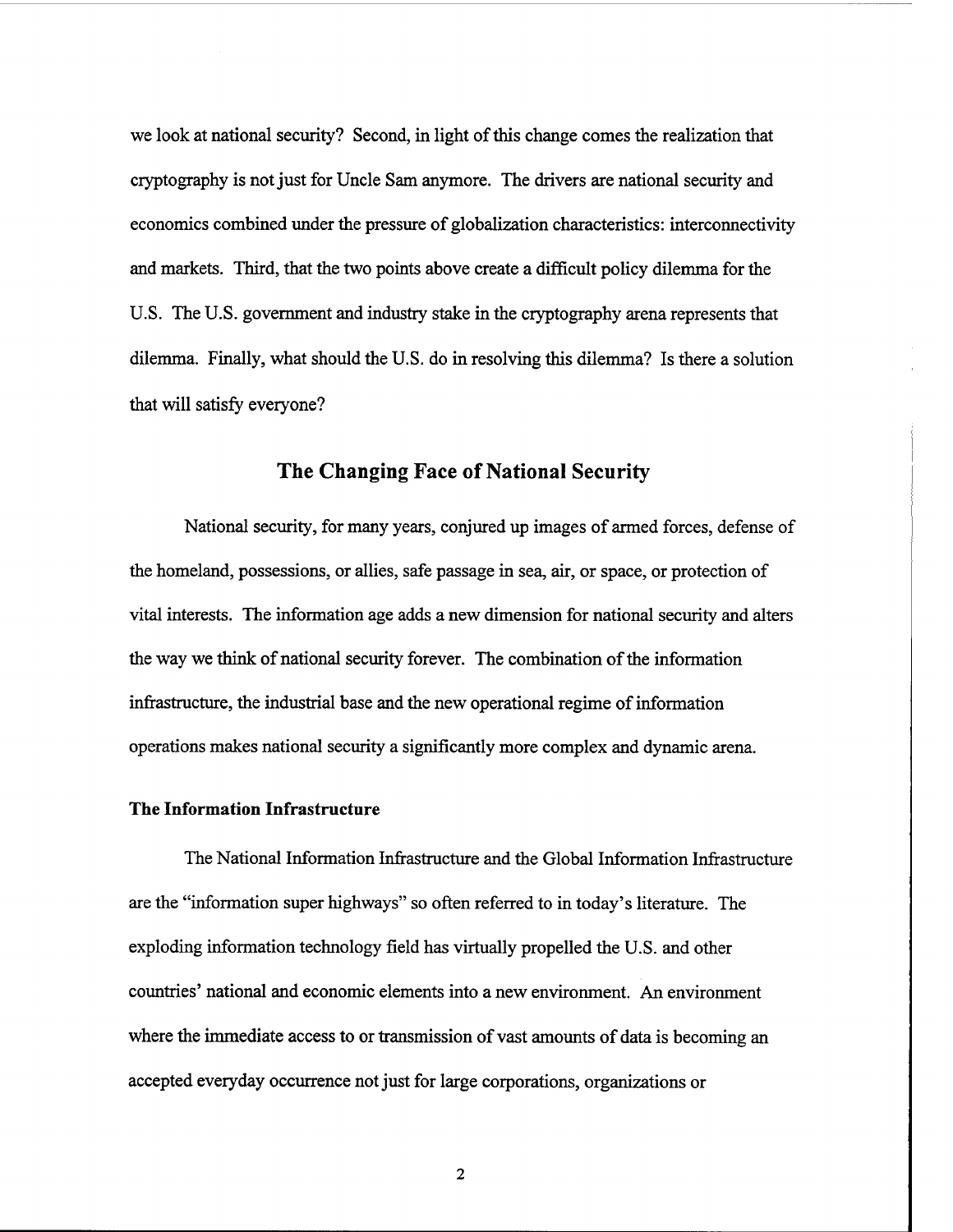govements but for small groups and individuals also. Their embedded nature makes border identification virtually impossible on the GII, NII or even DII (Defense Information Infrastructure).<sup>1</sup>

The draft Joint Pub 3-13, Joint Doctrine for Information Operations, dated 21 January 1997, defines the GI1 as "the worldwide interconnection of communications networks, computers, databases, and consumer electronics that make vast amounts of information available to users. It encompasses a wide range of equipment, including cameras, scanners, keyboards, facsimile machines, computers switches, compact disks, video and audio tape, cable, wire, satellites, fiber-optic transmission lines, networks of all types, televisions, monitors, printers and much more."<sup>2</sup> It also states that the NII characteristics are the same as the GI1 but with a national level focus. According to Joint Pub 3-13, the DII focuses on DoD local, national and worldwide military matters and includes all systems, to include commercial, carrying DoD information.<sup>3</sup>

The recently released U.S. Army Field Manual (FM) 100-6, Information Operations expands this when it discusses the Global Information Environment (GIE) that enfolds the GII, NII and DII. It defines GIE as "all individuals, organizations or systems, most of which are outside the control of the military or National Command Authorities, that collect, process and disseminate information to national and international audiences."<sup>4</sup> FM 100-6 further makes the point that the GIE "is both interactive and pervasive in its presence and influence<sup>35</sup> and "as technology enables" greater numbers of individuals, groups, organizations and nation-states to be linked to the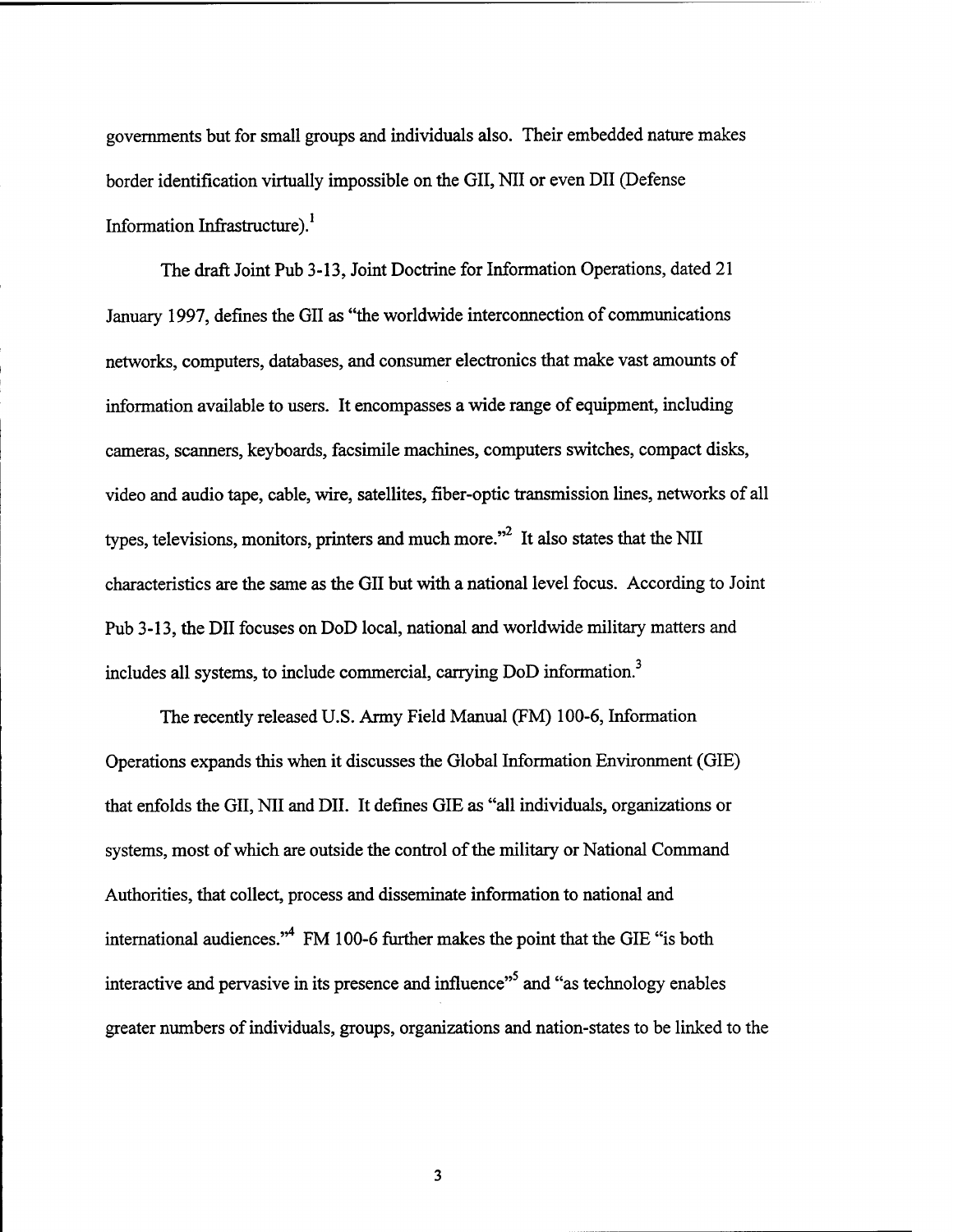world through the GIE, these users can be expected to pursue their own interests by attempting to manipulate and control information's control and flow *...."6* 

Many of the elements of these definitions have been around for years and are not startling new discoveries. It is the widespread access and evolving computer capabilities that have crystallized these many disparate but information-based parts into a recognized "infrastructure." Many significantly interested parties, or stakeholders, have crucial infrastructure interests because of the infrastructure's pervasiveness and rapid expansion. Table 1 highlights some of these stakeholders.

| <b>Federal Government</b>       | <b>Public Servants</b>                |
|---------------------------------|---------------------------------------|
| Military                        | Academia                              |
| The Economic Marketplace        | <b>International Economic Groups</b>  |
| Industries                      | <b>International Political Groups</b> |
| <b>Industry Alliances</b>       | <b>Labor Organizations</b>            |
| Congress                        | <b>Local Governments</b>              |
| <b>State Governments</b>        | <b>Public Interest Groups</b>         |
| Regional Governmental Alliances |                                       |

Table 1. Typical Information Infrastructure Stakeholders<sup>7</sup>

These stakeholders cover a wide spectrum of the world environment. However, clearly this spectrum carries significant responsibility for the smooth running of the world environment, as a whole. Table 2 highlights some of the interests the stakeholders may have to ensure that their piece of the pie operates effectively. Stakeholders may share or uniquely hold these interests.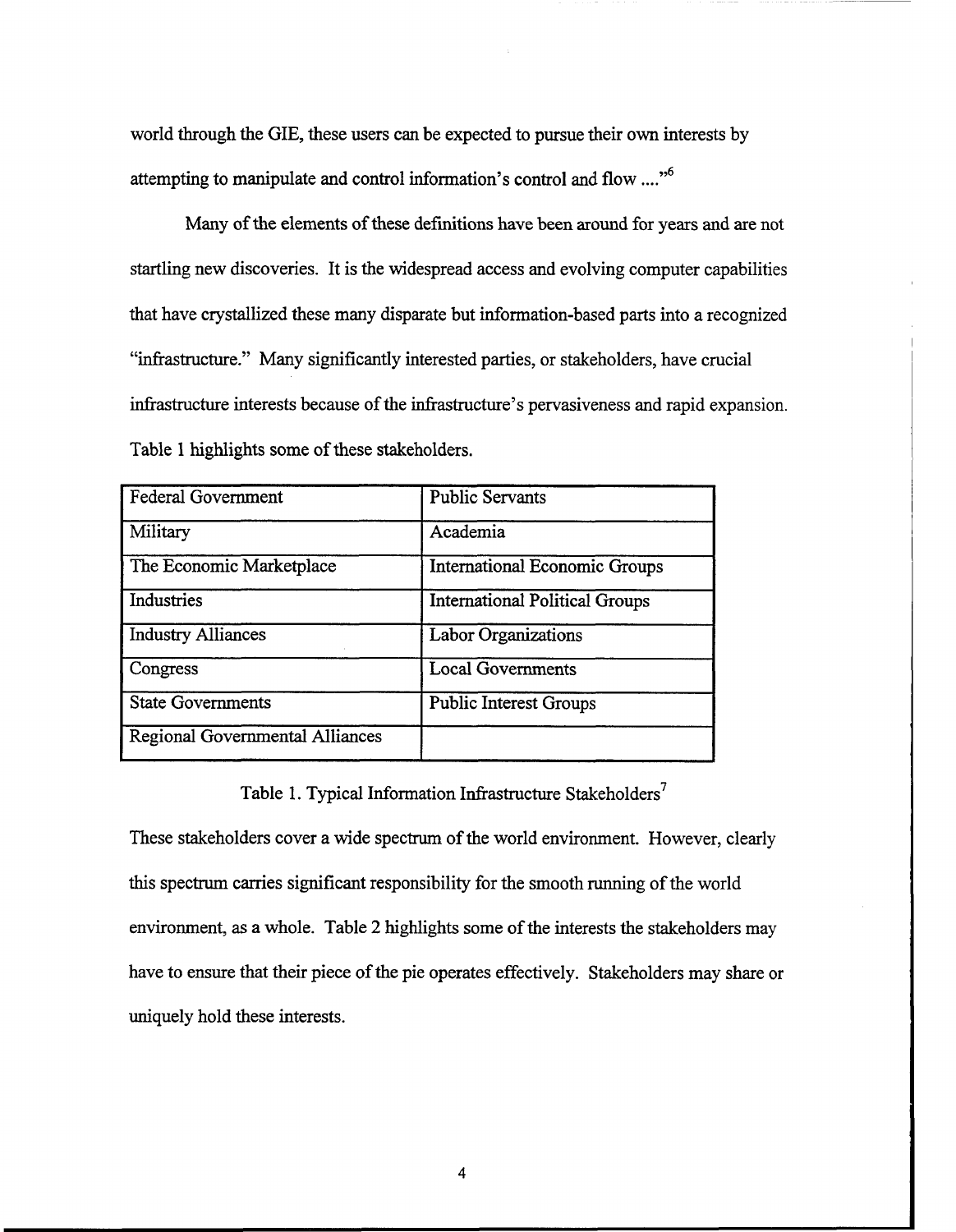| Universal Service                   | Regulation                           |
|-------------------------------------|--------------------------------------|
| <b>Information Assurance</b>        | Privacy (Security)                   |
| <b>Intellectual Property Rights</b> | Spectrum Management                  |
| Interconnection                     | <b>Standards and Protocols</b>       |
| Interoperability                    | Technologies                         |
| Ownership                           | User Education about Vulnerabilities |
| Pricing                             | <b>User Friendly Interfaces</b>      |
| Jobs                                | <b>National Security</b>             |
|                                     |                                      |

Table 2. Typical Information Infrastructure Stakeholder Interests<sup>8</sup> Tables 1 and 2 represent the guiding force for continued evolution of the information infrastructure. The evolutionary drivers from Table 1 represent the elements of national power: diplomatic, economic, military, social. As might be expected, this is not a homogeneous environment where all these stakeholders are in complete agreement relative to the issues of the information infrastructure. While the interests highlighted in Table 2 may pertain to one or more stakeholders, they may also include points of contention. For example, regulation, noted in Table 2, is important to Federal, State, Regional, Local Governments, Congress and Industry, but it is safe to say that their perspectives would be quite different. They would be responding to different motives, objectives and constituencies in addressing their particular aspect. It is this characteristic of the information infrastructure, a pervasive entity that influences many levels of society, that provides the basis for a more focused look at it relative to the industrial base.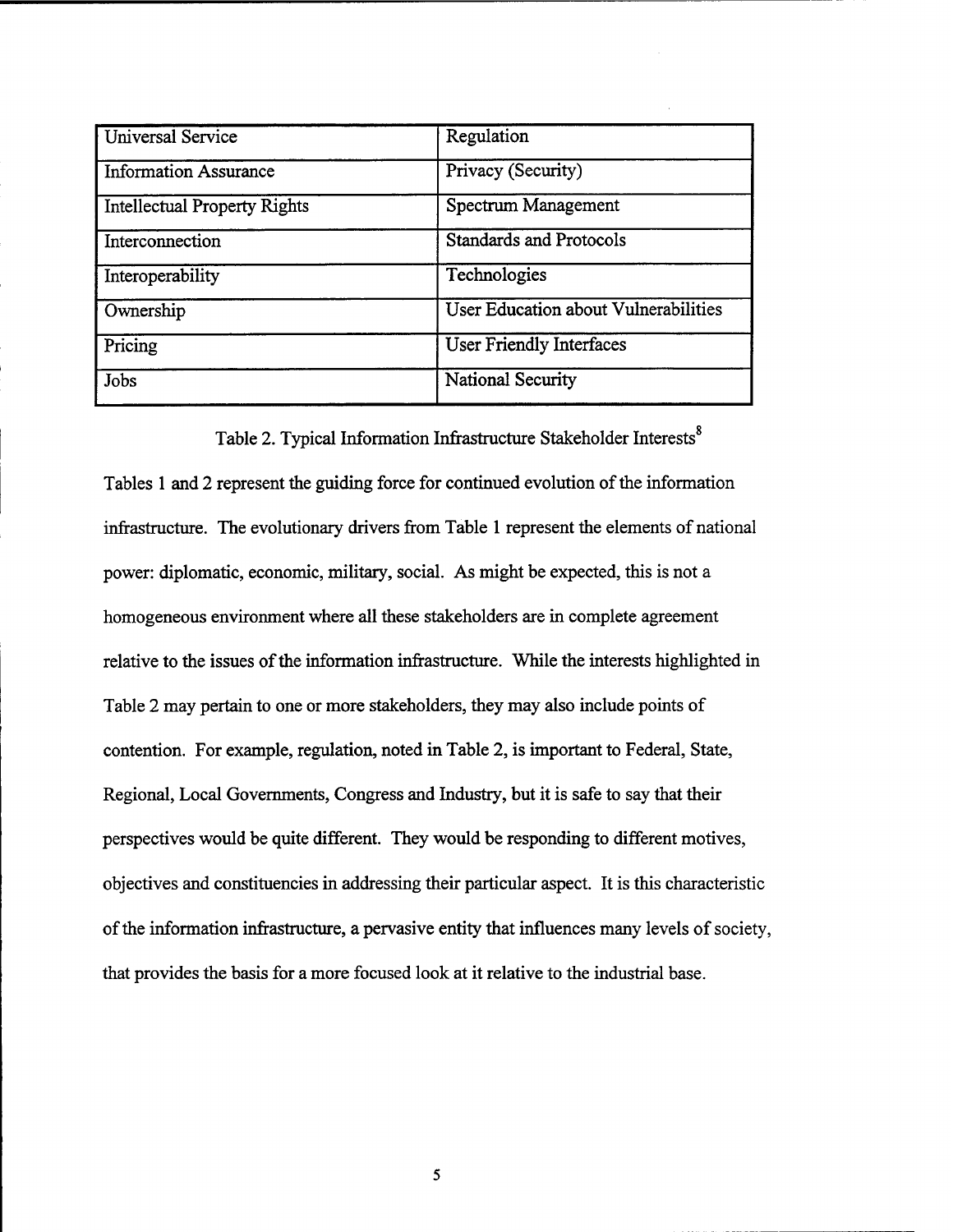#### **The Industrial Base and the Information Infrastructure**

The Clinton Administration's recent National Information Infrastructure Agenda for Action stated that:

Information is one of the nation's most critical economic resources .... By one estimate, two-thirds of U.S. workers are in information-related jobs, and the rest are in industries that rely heavily on information. In an era of global markets and global competition, the technologies to create, manipulate, manage and use information are of strategic importance to the United States.<sup>9</sup>

The combination of Tables 1 and 2 and the above quote clearly puts the U.S. industrial base, as a major stakeholder, in the middle of the GII. The GI1 encompasses the passageway for business and a significant business market. This situation is being driven by several factors, principal among them being the increasing globalization of the world economy and the exploding use of information technologies in conducting business operations.

The breakup of the Soviet Union, the continued emergence of China as a world trading partner, and the expansion of other Pacific Rim economies are but a few reasons that the global economy is growing rapidly. The meteoric advancement of information technology provides much easier access to the global marketplace for these emerging economies as well as the more established economies.. This worldwide marketplace brings increased competitiveness to obtain better market shares. Successful competition for an industrial player requires flexibility, adaptability, responsiveness, and advanced technological capabilities. For U.S. industry this global marketplace also dictates, at a minimum, competition against foreign businesses. Much more likely is foreign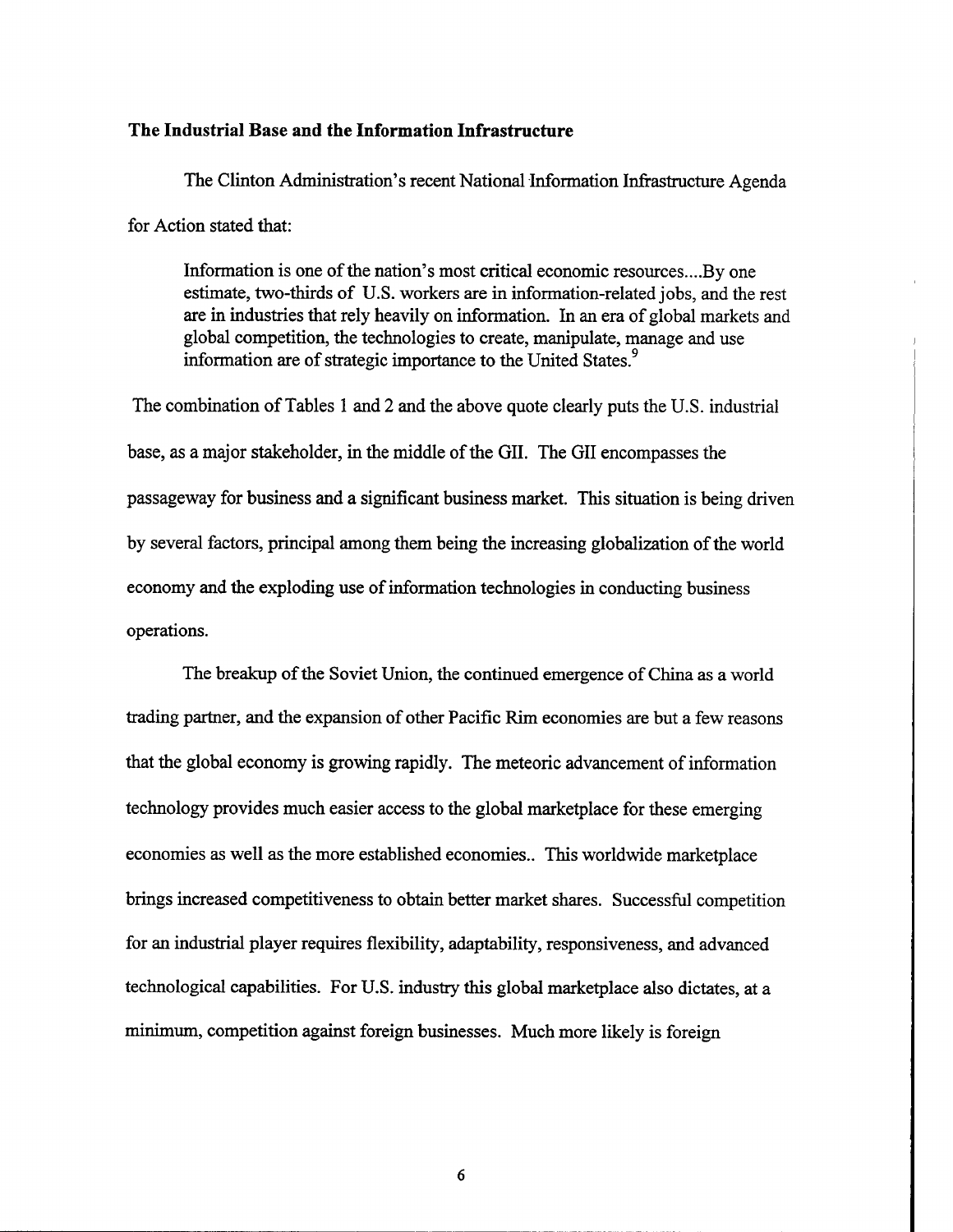partnering to provide the most competitive product. To compete in this environment means embracing and leveraging the information technology revolution.

Information technology is the key to leveraging the emerging global economy. To that end, **U.S.** businesses, during the 1980's, invested one trillion dollars in information technology. Information technology's positive impact on the trade balance currently is second only to the defense industry. Information technology will top the list by the end of the decade.<sup>10</sup> Companies are increasingly relying on information technology to provide an efficient competitive advantage. One example of an internal contribution is Boeing's **777** airliner which has been widely touted as the first jetliner to be fully designed using three dimensional computer modeling technology that allowed the aircraft to be "pre-assembled" on the computer; thereby eliminating the need for a costly full scale mockup.<sup>11</sup> Companies recognize the value of information technologies not only for their internal contributions but for their external ones **as** well. External contributions, such **as** financial services, like banking, securities and commodities trading, letters of credit, currency conversions, and loan guarantees, make up approximately five percent of **U.S.** services exports. In mid-1992, the **U.S.** piece of the world financial services market was *66.3%* with second place going to the United Kingdom at **17%** followed by Japan with 5.1%.<sup>12</sup> Increasingly industry will be using information technology to link to consumers, partners, government agencies at all levels, foreign corporations and governments as the world economy becomes a more "local" environment. With the U.S. economy still a major force but not dominant, the **U.S.** will focus on being an engaged member of this global economy.

 $\overline{7}$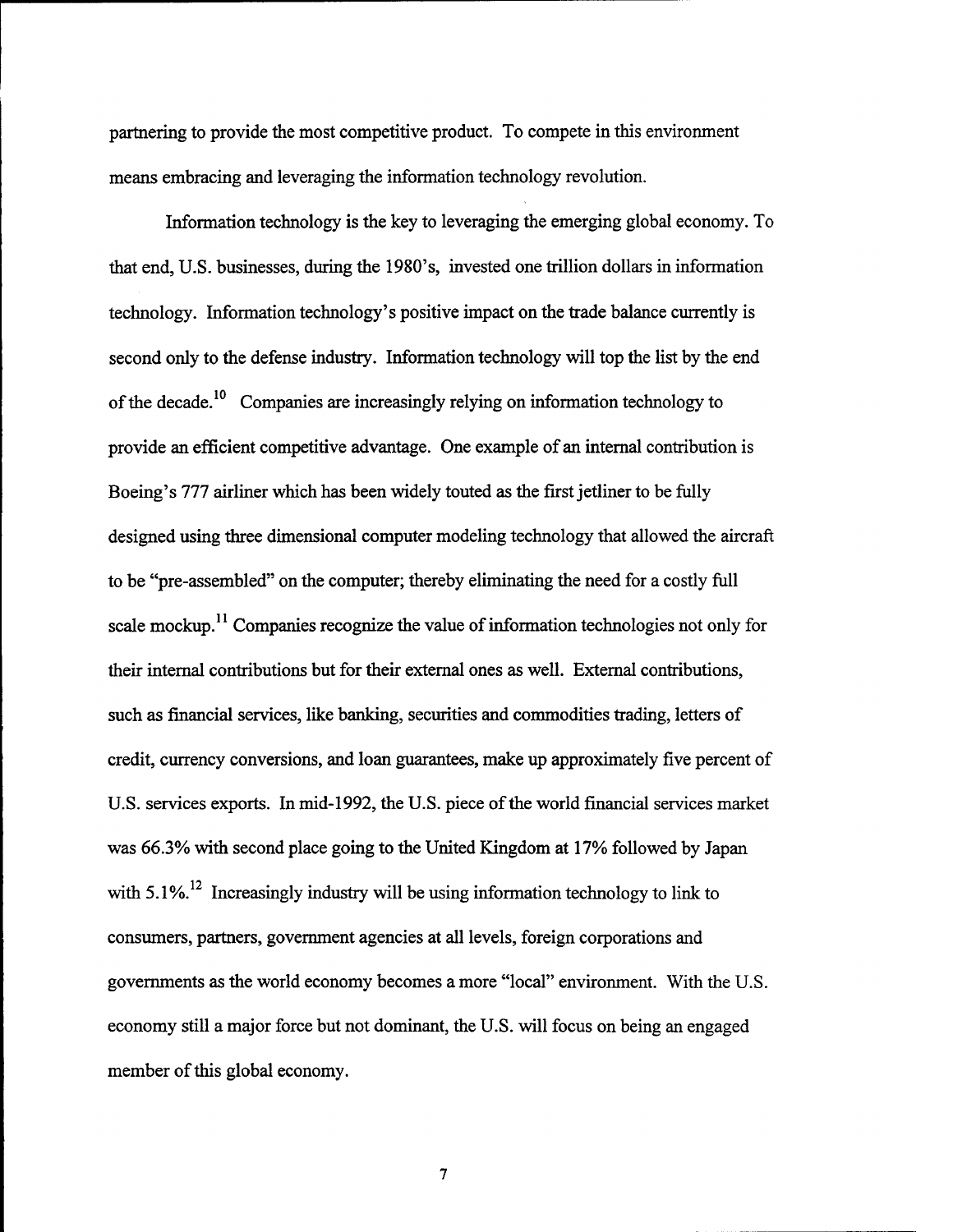The information infrastructure and the industrial base are interdependent. It is difficult, if not impossible, to now imagine them being separate. They are pervasive, reaching all parts of the global society. Their expansion and information technology's advancement make the GI1 critical to the day to day operations of the national and global community and its economic prosperity. Just examining Tables 1 and 2 and contemplating the sense of those elements in an advancing technology environment provides an idea of how far reaching the infrastructure has become. This realization has, in recent years, driven the emergence and validation of an operational area at first known as Information Warfare and more recently known as Information Operations, as per the titles of Joint Pub 3-13 and FM 100-6 discussed earlier.

#### **Information Operations**

Joint Pub 3-13 defines Information Operations as those "actions taken to effect adversary information and information systems while defending one's own information and information system."<sup>13</sup> Information operations, either offensive or defensive. encompass all levels of activity fiom peace to war. The focus of I0 is "on the vulnerabilities and opportunities presented by the increasing dependence of the U.S. and its adversaries on information and information systems."<sup>14</sup> Examining Tables 1 and 2 again, it becomes clear that the stakeholders and their interests are at once the target of offensive I0 and at the same time the subject for defensive 10. Industry and the Federal Government have interest in virtually all aspects of Tables 1 and 2 to some degree.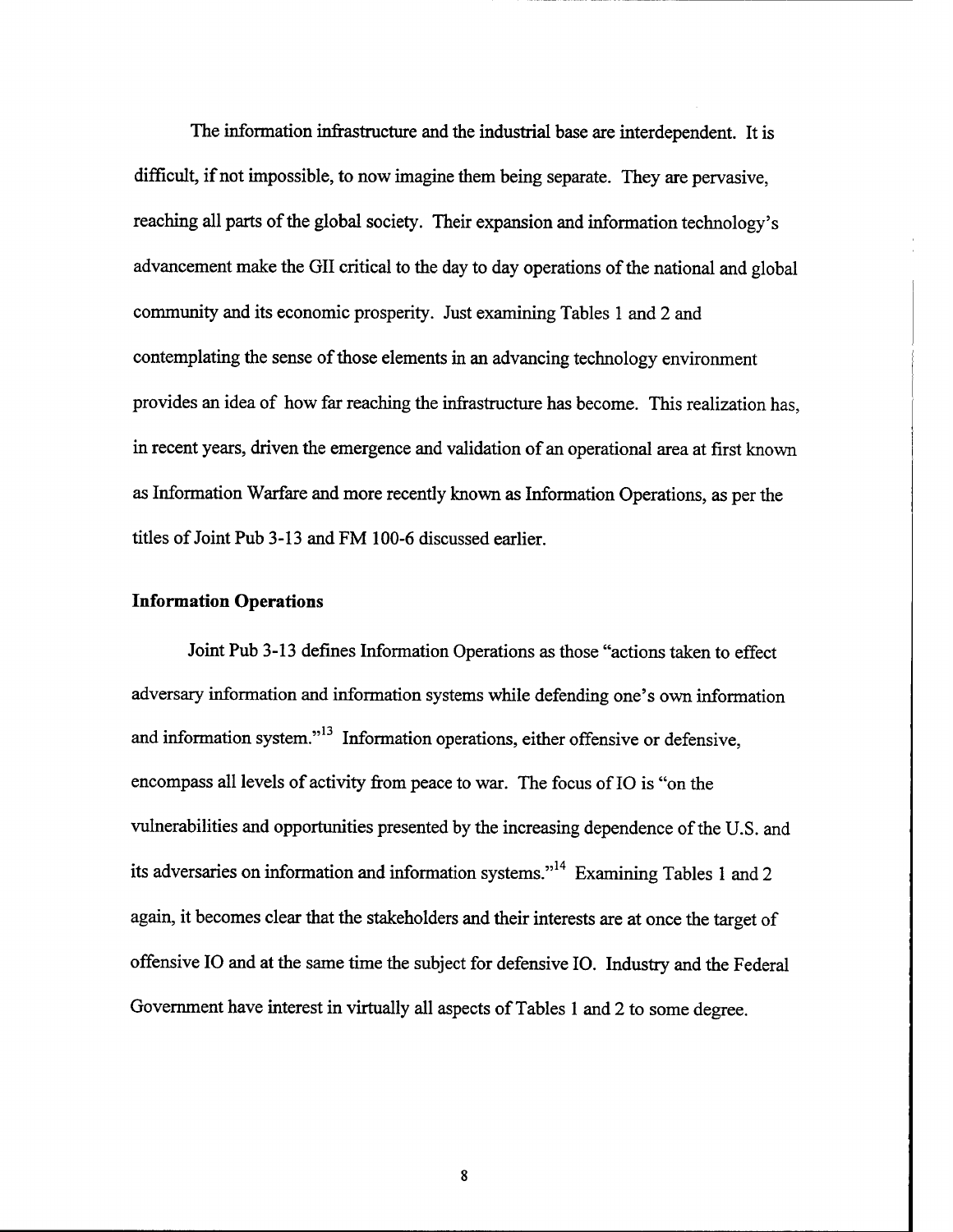Protection and exploitation are the keywords that continue to focus our discussion in this article.

Our picture, thus far, is one of a vibrant, expanding, information infrastructure that increasingly touches all aspects of the global community. **A** key driver of this infrastructure is the global industrial community which has the information technology industry as a direct beneficiary and all industrial activities as customers as they search for the competitive edge and efficiencies in an ever smaller global marketplace. Information is quickly becoming the coin of the realm to the industrial community and thus making the GI1 both a revenue source and a pathway. The defense industry is an active member in this regard as it becomes more immersed in information technologies and dependent on the information infrastructure to compete in the increasingly competitive environment. Therefore, industry sees the GI1 as a necessary element for continued economic growth. **A** system that will house or carry significant sensitive data in ever widening circles and as an expanding marketplace itself. Encircling this entire picture is the I0 concept of the government that encompasses both exploitation and protection of the information infrastructure in order to protect national security. The government and industry want much of the same information protected. However, the government also wants access for national security reasons and does not want foreign sources protected without access. From industry's perspective, the government wants to limit their market share and have undue access to sensitive data. The government, however, believes it needs to maintain the technological edge for national security purposes.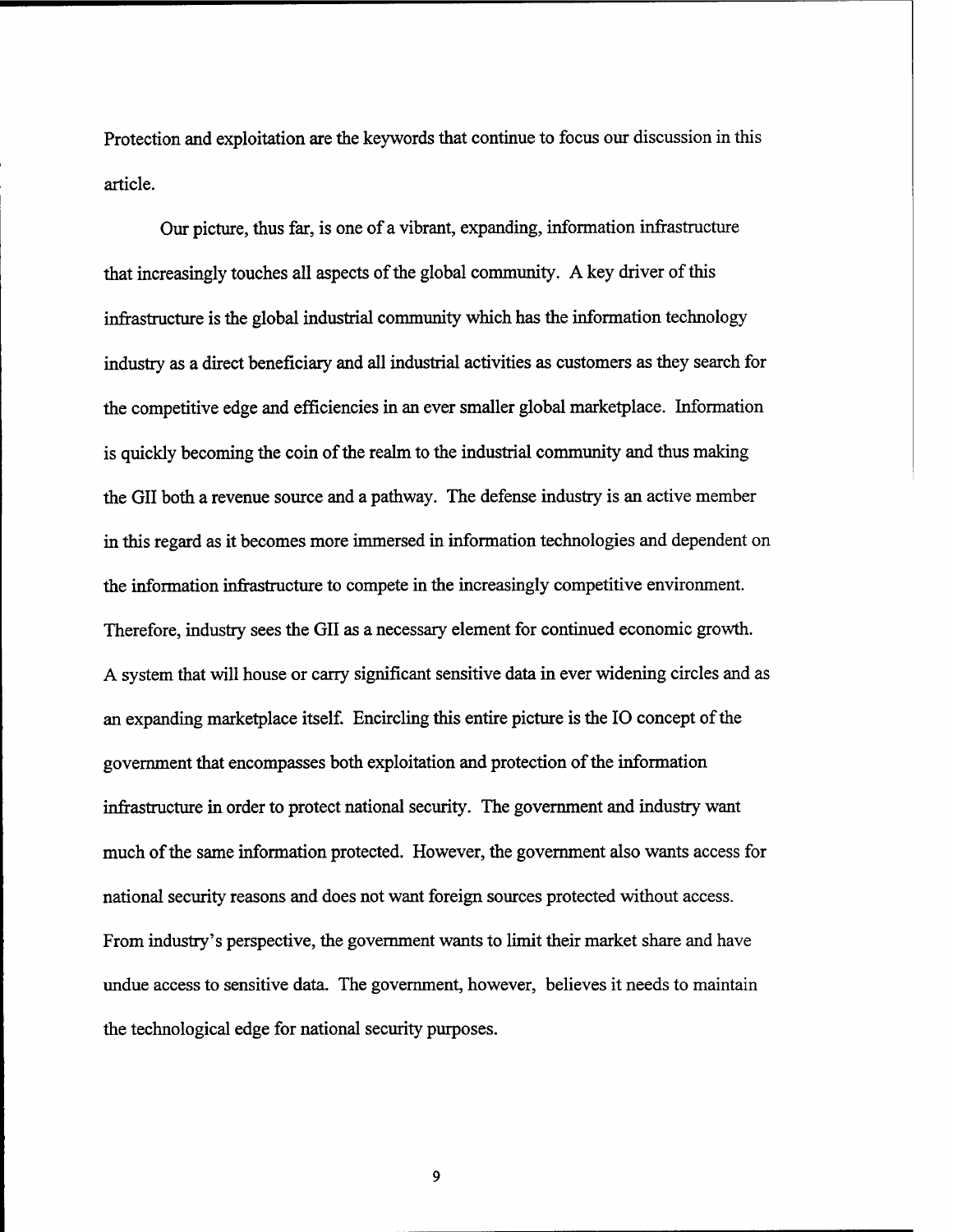## **Cryptography's Not Just For Uncle Sam Anymore**

Cryptography has long been the domain of the U.S. government in the protection of military and diplomatic information. The U.S. government cryptographic policy is one of protection and exploitation. First, is the protection of the **U.S.** military and diplomatic communications through cryptographic measures. Second, is the protection of its ability to access adversary information by controlling the export of cryptographic technology and technical data.<sup>15</sup> The most significant environmental change affecting cryptography is the one embodied by the previous discussion of the changing face of national security and the industrial base. For U.S. industry, cryptography is rapidly becoming a necessity as a means of worldwide information protection and because industry worldwide has the same issue it also becomes a significant commercial product itself. Collectively, these perspectives provide elements of this cryptography situation that may not be wholly compatible.

Cryptography is at the heart of our discussion in the following pages.. Outlined below are several key points, from a recent National Research Council (NRC) study on cryptography.

Cryptography provides confidentiality through... an encryption algorithm and key ... used to transform the original plaintext into the encrypted ciphertext The strength of an encryption algorithm is a function of the number of steps, storage and time required to break the cipher and read any encrypted message, without prior knowledge of the key. Mathematical advances, advances in cryptanalysis, and advances in computing, all can reduce the security afforded by a cryptosystem ... The strength of a modem encryption scheme is determined by the algorithm itself and the length of the key. For a given algorithm, strength increases with key size. However, key size alone is not a valid means of comparing the strength of two different encryption systems. Differences in properties of the algorithms may mean that a system using a shorter key is stronger overall than one using a longer key.<sup>16</sup>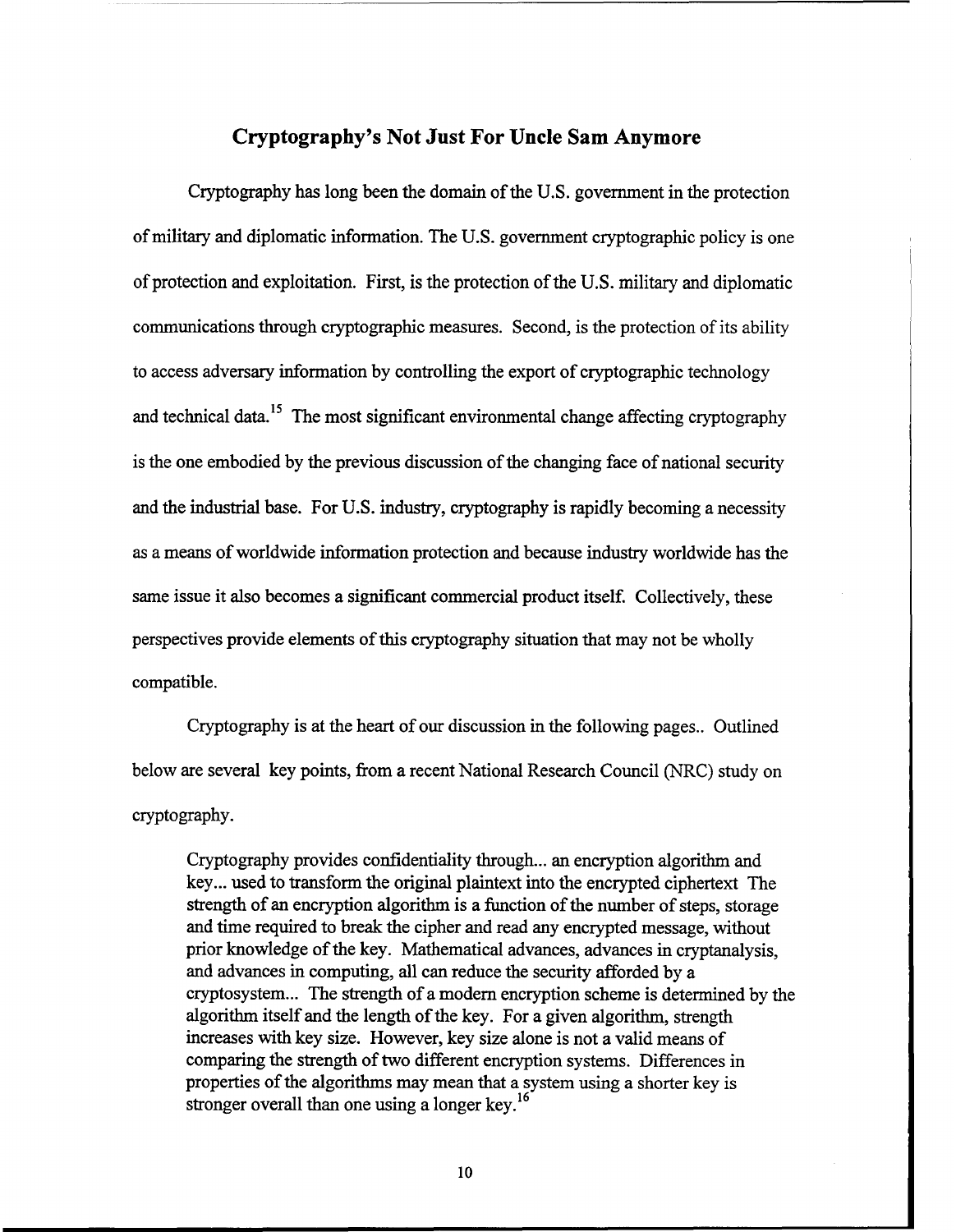Cryptography, when discussed fiom a confidentiality perspective, as is the case here, has "the characteristic that information is protected fiom being viewed in transit during communications and/or when stored in an information system."<sup>17</sup> As such, cryptography becomes an instrument for the protection of legitimate (government and industry) and illegitimate (adversarial governments or criminal activities) interests. Since both areas are expanding, the product potential for the cryptography market is significant. The increased market for cryptography products is contentious when considered against the government's national security and law enforcement requirements.

## **The Industry Perspective**

The industry perspective on cryptography is based on two basic points. First, that protection of the highly sensitive data, either traversing or stored with access to the GII, requires cryptographic capabilities. Second, that as a world leader in the information technology sector, the U.S. must achieve comparable status in cryptography or find its status eroding.

Protection of industrial data is becoming increasingly important to the members of the global marketplace. A mature GII, when coupled to a competitive world marketplace, increases the need to protect information and the difficulty in doing so. Potential adversaries may use this information to influence not only commercial but national security objectives. The National Counterintelligence Center (NACIC) concluded that "specialized technical operations (including computer intrusions, telecommunications targeting and intercept, and private sector encryption weaknesses)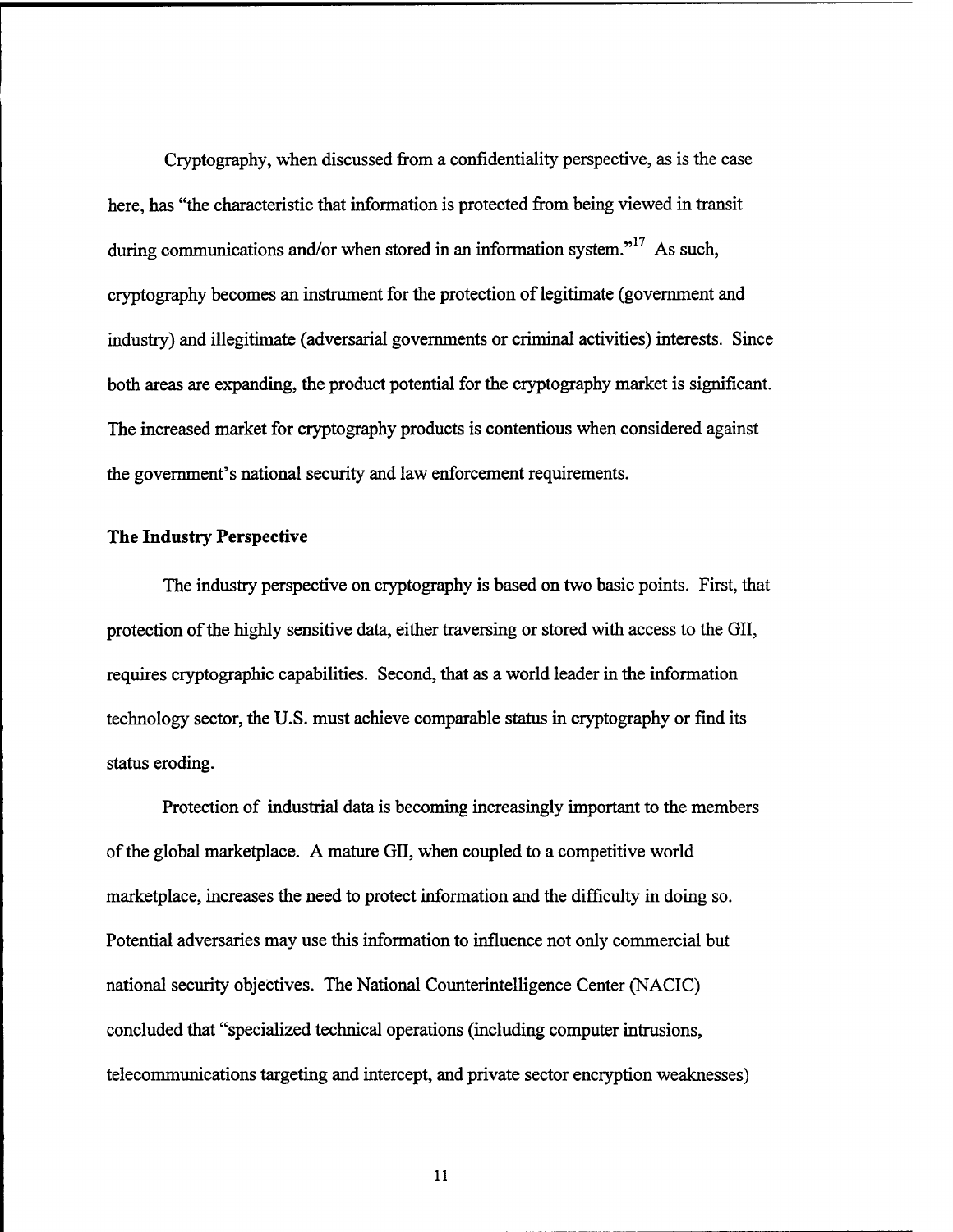account for the largest portion of economic and industrial information lost by U.S. corporations.<sup>18</sup> Additionally, the NACIC reported that corporate communications, especially those with overseas locations, is highly susceptible to anyone wanting to obtain competitive information or trade secrets. This is increasingly true as many U.S. companies have started using electronic data interchange for electronically transferring corporate bidding, invoice and passing data overseas.<sup>19</sup> Industry considers cryptography a vital requirement for protecting the confidentiality of information in worldwide business.

The U.S. is currently the leader in the world's information technology business area. This sector of the U.S. economy is the world's strongest with 8 of the world's top 10 application software vendors, the top 5 systems integration companies, 8 of the top 10 custom programming firms and the headquarters for the top 9 global outsourcing companies.<sup>20</sup> To maintain the U.S.'s lead and crucial role in the world technology sector, the U.S. must participate in all elements of the sector, this includes cryptography. U.S. leadership in the information technology field is based on quality, innovativeness, marketing and distribution expertise, research and product growth. These attributes require rigorous efforts to maintain this leadership. Leadership in this field is subject to public policy and industry action. As such, disharmony here can erode that leadership.<sup>21</sup> The software business community, as represented by the Business Software Alliance (BSA), recently sent a letter to the Vice President of the U.S. expressing their concern over the Administration's cryptographic policy:

The American software industry needs immediate relief. It is a matter of jobs and international competitiveness. For the Administration's policy to be successfid, the government must accept and work with the market, not try to supplant it. It is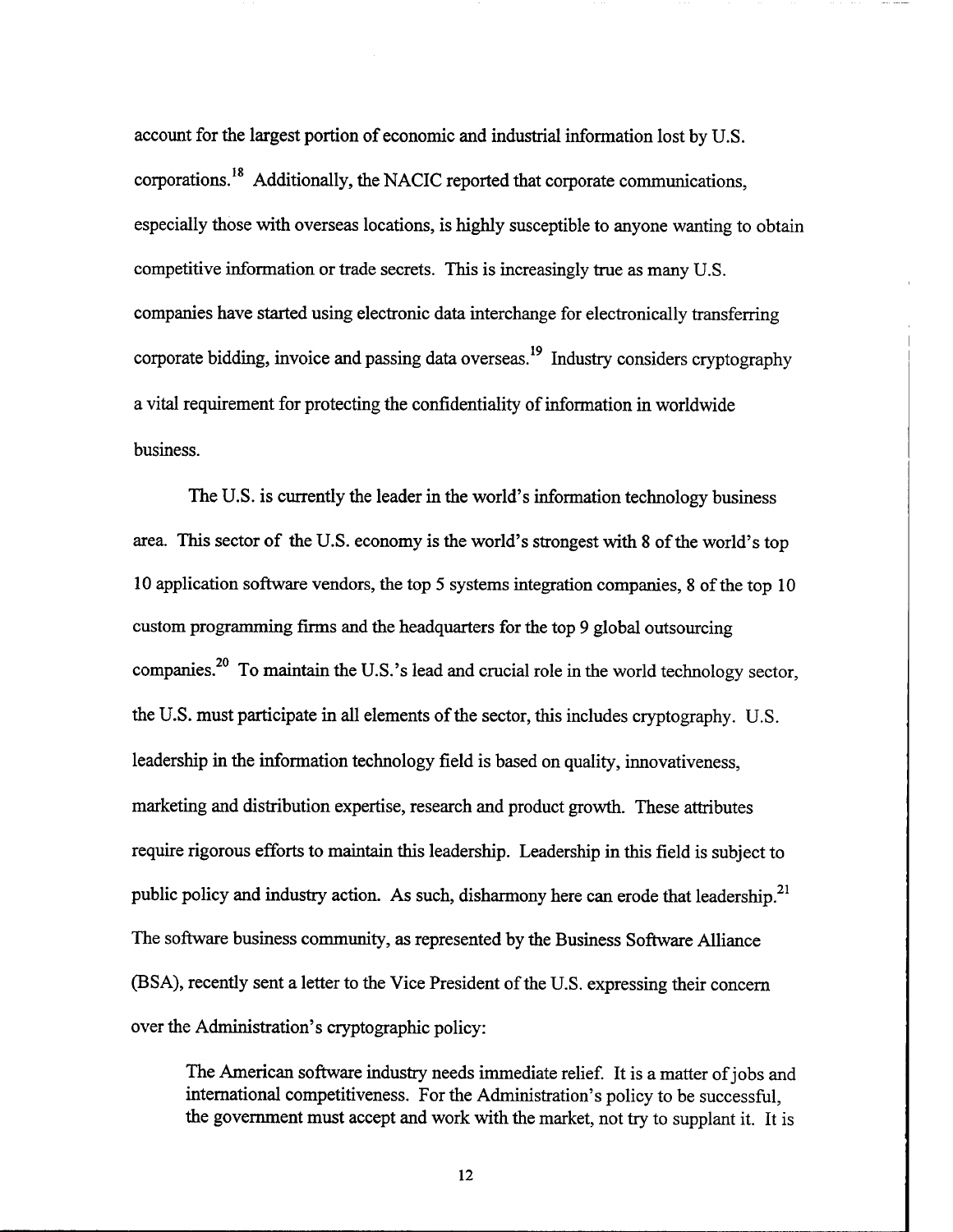clear that many in Congress understand the urgency and importance of this issue and the need for strong protection for Internet users.<sup>22</sup>

BSA sent the letter in apparent frustration over the direction of U.S. cryptography policy.

U.S. export controls on cryptographic products and technical information severely limit availability of commercial cryptographic software on the world market. The Department of Commerce and the National Security Agency in a recent joint study found very few sophisticated cryptographic products from foreign companies and none from U.S. companies.<sup>23</sup> One industry estimate projects a potential \$30-60 billion loss of potential revenue to the U.S. information industry because of government restrictions on export of cryptography products.<sup>24</sup> Foreign competitors could easily fill the emerging void in this area..

#### **The Government Perspective**

The U.S. government cryptographic perspective has, since its inception, revolved around two basic concepts. First, that cryptographic measures protect U.S. military and diplomatic communications. Second, that controlling the export of cryptographic technology and technical data protects the government's ability to access adversary information.<sup>25</sup> Both of these concepts, while of critical importance, are feeling the pressure of the information technology explosion. The U.S. government is itself confronted with the changing face of national security as we discussed earlier. The **GI1**  and the Table 1 stakeholders and their emerging role as keystones to the national security picture complicate the issue. Protection of that information is, in many aspects, in the national security interests of the U.S. Therefore, strong cryptographic capabilities are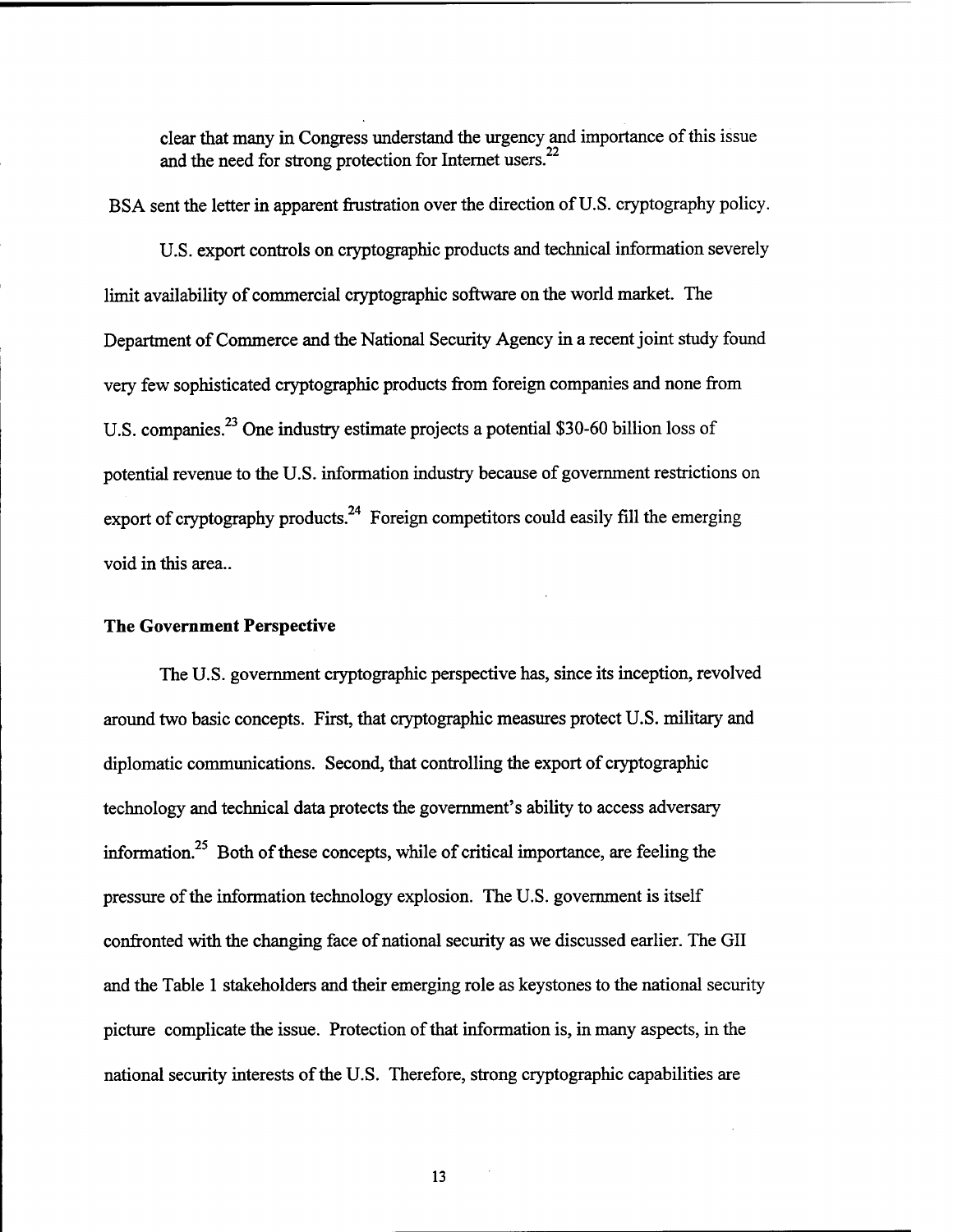necessary to protect U.S. information worldwide. Strong cryptographic capabilities are available for domestic systems, but the impact of export controls adversely affects the availability of these capabilities in domestic products. This is a characteristic of a "globalized" economy. U.S. manufacturers, who cannot sell the full range of cryptographic products overseas, provide a lessor capability in U.S. products for production efficiency. This then provides a decreased degree of protection across that spectrum identified by the stakeholders.

The second issue for the U.S. government is one of access to the information infrastructure for national security or law enforcement purposes. This may be to exploit foreign government information or in certain cases to access domestic information where national security considerations are a factor. Protection of this capability has been through limited export of technology and technical data and consistent advancement efforts. These measures served two primary purposes: to delay the worldwide spread of strong cryptographic capabilities and their use and to provide a tool to monitor cryptography development since export intentions required review of products.<sup>26</sup> Though successful, the ability to continue to pursue this policy in the face of the information technology revolution and increasing economic power is certainly in question.

# **The Cryptography Policy Dilemma**

The policy dilemma for the U.S. government is simply one of access. Protection of critical U.S. information on the GI1 is an absolute must for government and industry. However, the government's long standing exploitation objective is now focusing on the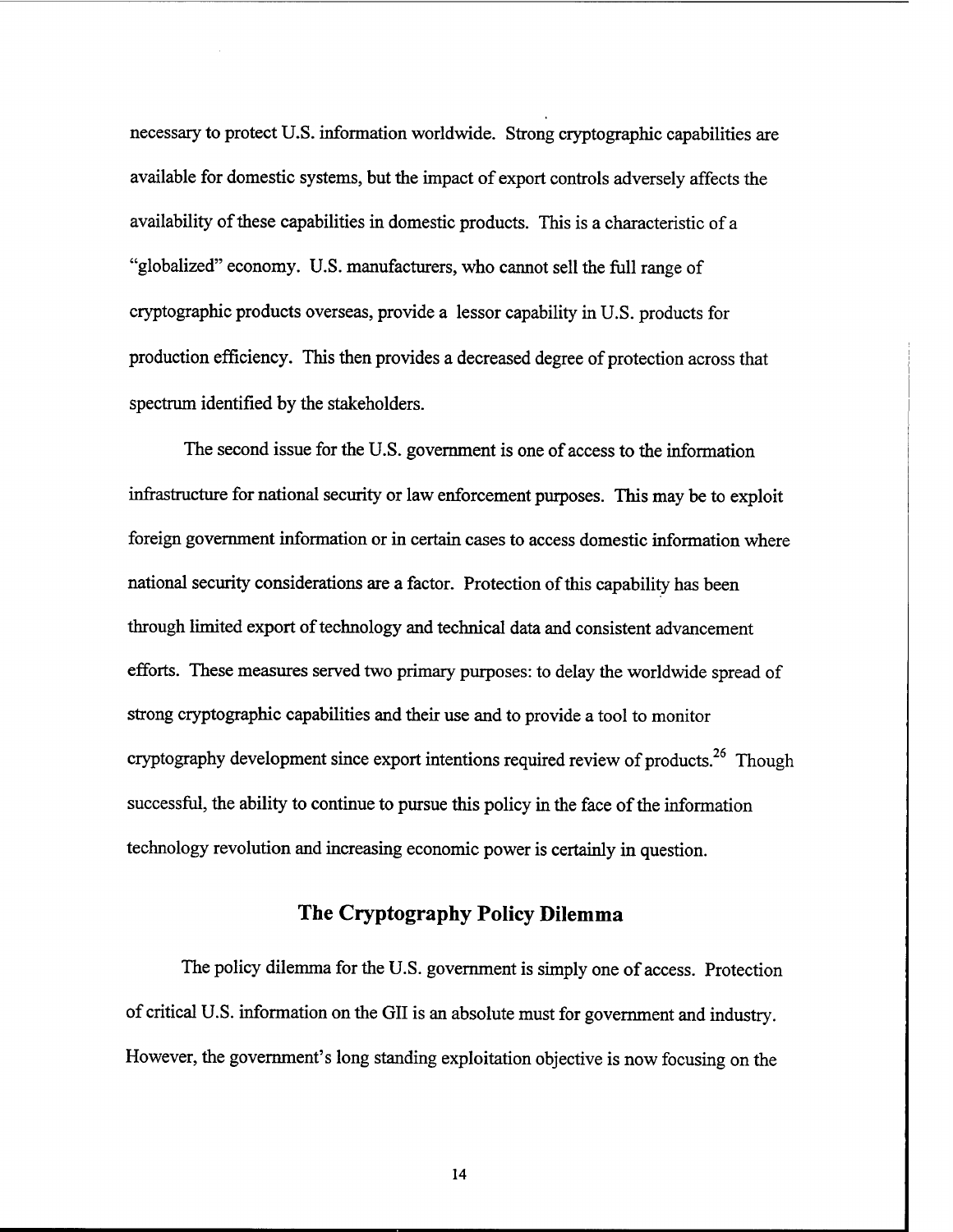same information that U.S. industry considers as a lucrative market to protect. The critical type of U.S. information that requires protection on the GI1 is most likely the same for other countries as well. The government wants continued access to protected information. Industry's perspective is that the policy to ensure this edge in exploitation is jeopardizing their preeminence in the information technology field and costing them billions of dollars. While the root cause for the dilemma is simply access, the issues surrounding access are anything but simple.

### **Focus on Access**

Access from a cryptography perspective has two elements: access through technically overpowering the cryptosystem and designed access. Both elements have roles in this policy dilemma. In both cases these elements are significant parts of the respective sides of this issue.

Technically overpowering the crypto system is breaking the cipher **and** reading any encrypted message without prior knowledge of the key. As we discussed earlier, this access is a function of the application of mathematics, cryptanalysis and computing power. Liberalization of export controls would diminish government's ability to rapidly access protected information for national security purposes. The reasons are two-fold: stronger encryption products on the market and the release of more advanced technical data. Other adversarial countries may use this technical data to enhance their cryptographic protection. Even breaking the code for a moderately strong key would take years with advanced general purpose computers.<sup>27</sup> The National Security Agency (NSA)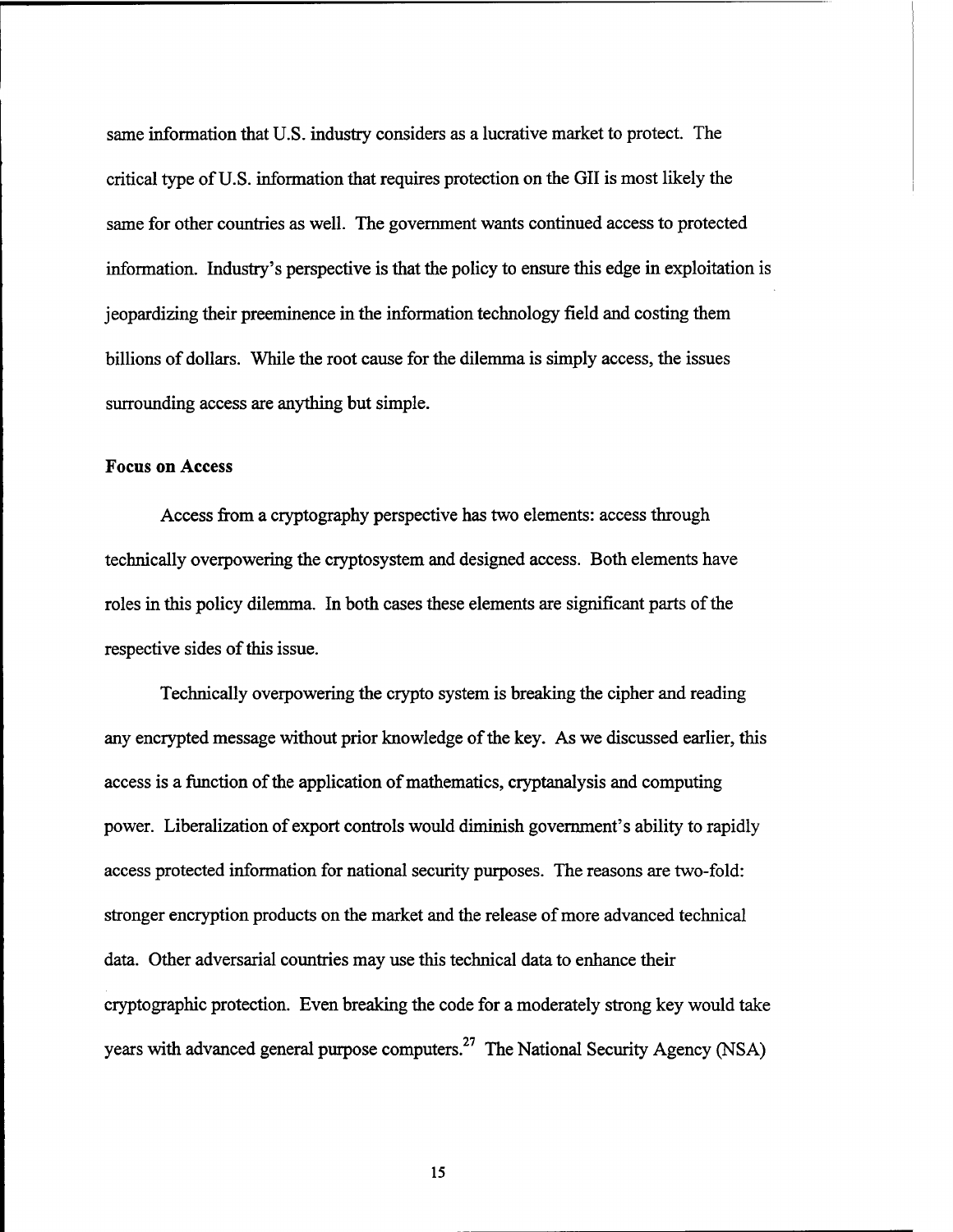has recently joined with the National Institute of Standards and Technology (NIST), as a result of the Computer Security Act of 1987, to continue to review products and developments in the cryptography field.<sup>28</sup> Ambassador David Aaron, US Envoy for Cryptography in remarks on 28 January 1997, stated that there were national security risks to exporting stronger encryption capabilities. The Clinton Administration understood these risks and was willing to accept them to support a solution with key recovery. 29

Designed access is that capability placed into a cryptosystem to allow access to unprotected data. These may include maintenance and monitoring ports, master keys, key escrow or backup mechanisms or weak encryption defaults.<sup>30</sup> While all these design features allow the opportunity for unauthorized access, the key escrow and backup mechanisms provide the closest solution to the cryptography policy dilemma.

Key escrow or escrowed encryption, as it is also known, "refers to an approach to encryption that enables exceptional access to plaintext without requiring a third party (e.g., government acting with legal authorization, ...an individual who has lost an encryption key) to perform a cryptanalytic attack."<sup>31</sup> Key escrow systems are developed with very strong cryptographic confidentiality against unauthorized third parties but none against those third parties that meet the requirements for exceptional access. This approach, from some perspectives, makes these systems inherently weak in cryptographic protection capabilities. $32$ 

Key recovery is another type of key backup approach discussed concerning this problem. Key recovery is at the forefront of the cryptography policy dilemma because the government sees the potential for key recovery to solve the access dilemma. By one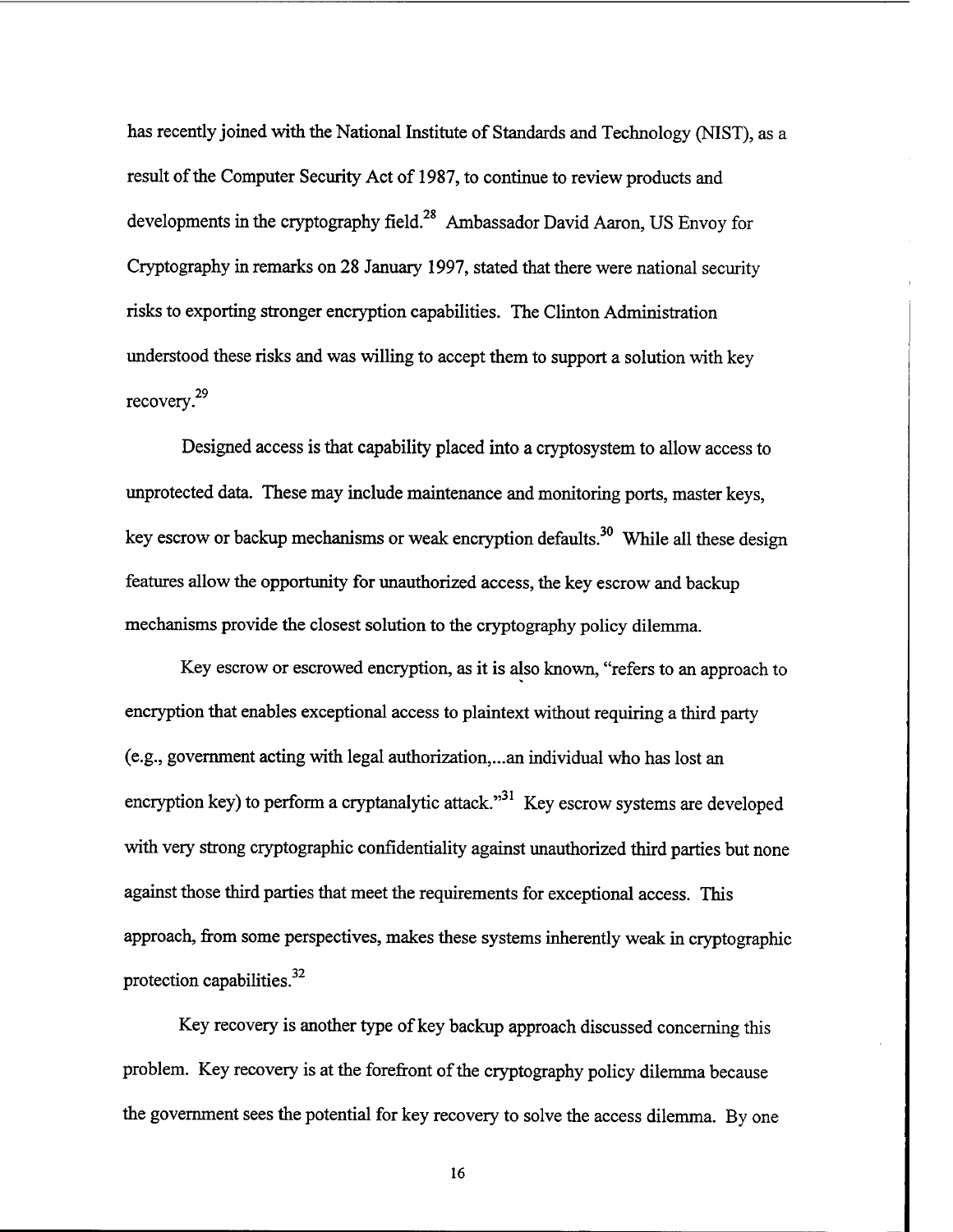definition, "key recovery is an approach that permits the recovery of lost keys without the need to store or 'escrow' them with a third party."<sup>33</sup> This definition came from a 2 October 1996 joint press announcement by eleven major information technology vendors and user organizations, such **as** Apple, UPS, Digital Equipment Corporation, Sun Microsystems, and IBM. These groups formed an alliance to develop modern high-level key recovery solutions.<sup>34</sup> However, the different groups do not share a common understanding of key recovery's definition. At the 5 December 1996 inaugural meeting of the Technical Advisory Committee (TAC) to Develop a Federal Information Processing Standard for the Federal Key Management Infrastructure, the discussion of key recovery included trusted third parties, escrow/recovery centers and key recovery agents.<sup>35</sup> The TAC's charter is to develop "an acceptable approach to key recovery while minimizing risk."<sup>36</sup>

## **Working on the Issues**

Recent government and industry activities relative to cryptography seemed to hold promise for progress. A 1 October 1996 statement fiom the Vice President described an initiative that "will make it easier for Americans to use stronger encryption products--whether at home or abroad-- ... It will support the growth of electronic commerce, increase the security of the global information, and sustain the economic competitiveness of US encryption product manufacturers..."<sup>37</sup> The software industry, through the Business Software Alliance, cut the euphoria short by issuing a strong letter, previously quoted above, critical of the Administration's actions in conjunction with the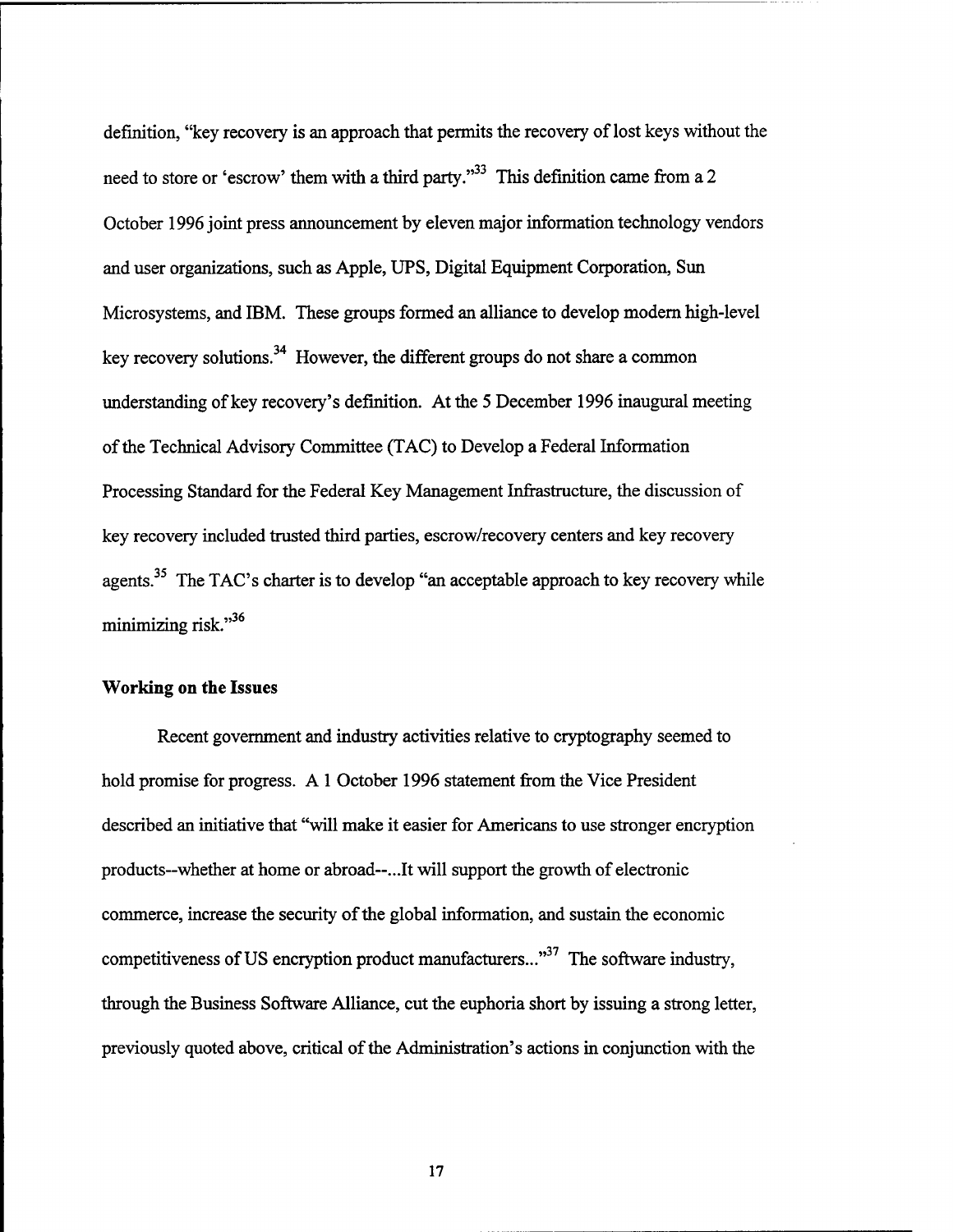announcement. BSA stated that "...significant backtracking has occurred..."<sup>38</sup> and that the government was now heading in the "...absolute wrong direction..."<sup>39</sup> A recent and striking example that, although both parties participated in extensive discussions prior to the announcement, significant miscommunication was still possible. It appeared that different perspectives and objectives caused confusion even though a technology solution may be possible to protect both interests. Thus the policy dilemma posed by cryptography continues.

Foreign governments also play a part in the policy dilemma. As sovereign governments and stakeholders in the GII, Tables 1 and 2 discussed earlier, are most certainly mirror images from their perspective. A big difference in perspective is that these countries are not at the top in the information technology sector as is the U.S. Ambassador Aaron, after face to face meetings with many countries, synopsized their views. He found that:

-all appreciated the importance of encryption -all recognized the need for international cooperation -all supported lawful access by governments -many countries wanted stronger controls than the U.S. has -almost all disapproved of U.S. exporting stronger encryption products and some criticized U.S. lack of internal controls -all were concerned that stronger products created domestic protection problems

for them

-many believed that commercial advantage was driving the U.S. policy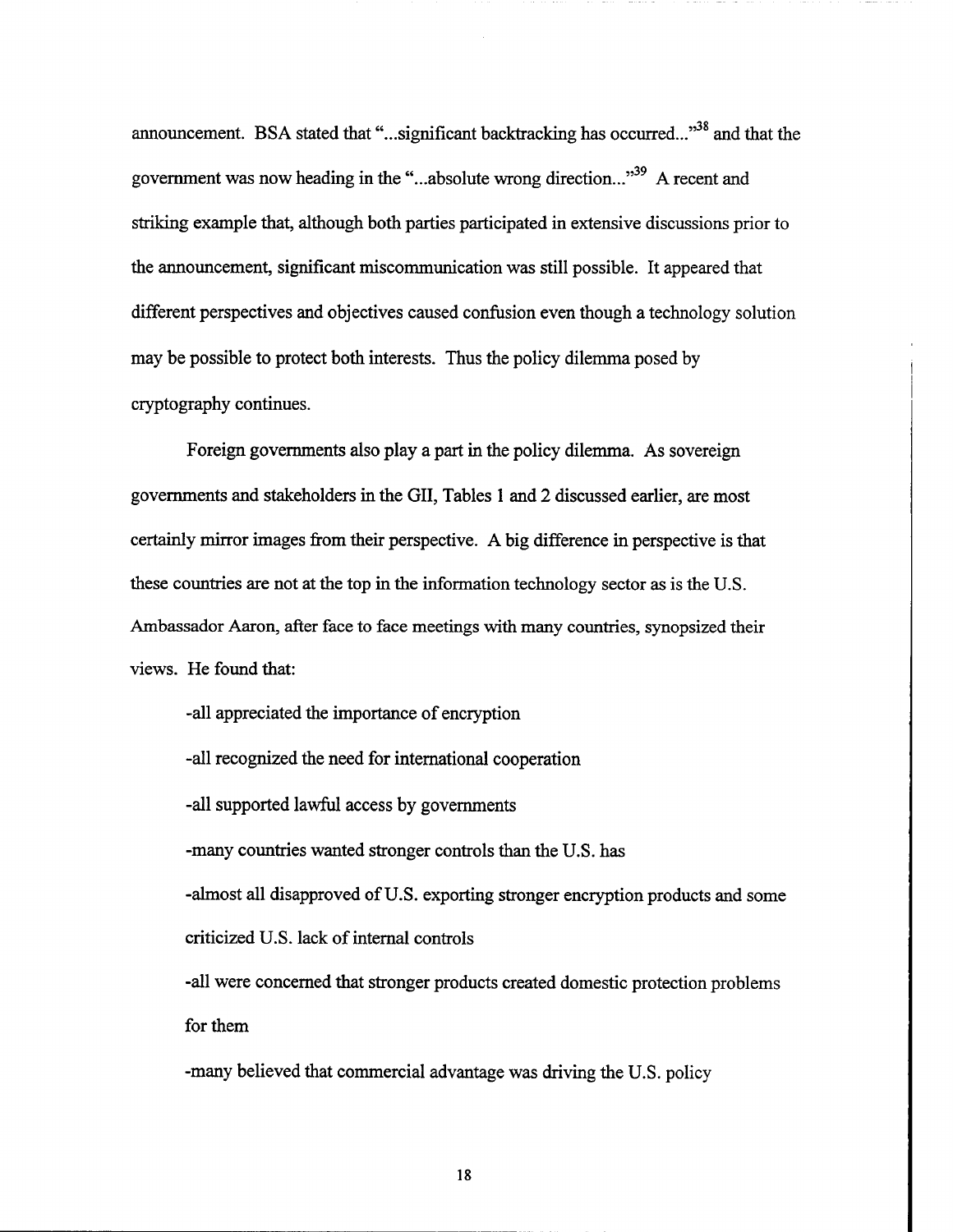-all were willing to develop a global key management structure $40$ 

Clearly, there is a mixed bag in terms of international reaction. The main international points are: they also see an absolute need for action, that like it or not they see the U.S. leading the effort, and they support the absolute need for legitimate government access.

The Computer Systems Policy Project (CSPP) is an information technology industry group that develops and advocates public policy positions on trade and technology issues. The CSPP includes the Chief Executive Officers (CEOs) from companies such **as:** Compaq, Data General, Digital Equipment, Hewlett Packard, and IBM. A recent CSPP study, "Perspectives on Security In the Information Age," offered several policy recommendations **as** first steps towards a comprehensive policy:

1. Link the decontrol of U.S. commercial cryptographic products to the availability of competitive products in the international marketplace.

2. Permit export of stronger U.S. commercial cryptographic products, without technology restrictions for legitimate commercial end users, unless the government clearly demonstrates a risk.

**3.** Discuss the export of stronger U.S. commercial cryptographic products that meet reasonable government access needs.

4. Embargo U.S. commercial cryptographic products in terrorist countries.<sup>41</sup>

The National Research Council is an **arm** of the National Academy of Sciences, "a private, nonprofit, self-perpetuating socie **ty...** engaged in scientific and engineering research ... the Academy has a mandate that requires it to advise the federal government on scientific and technical matters."<sup> $42$ </sup> The NRC formed the Committee to Study National Cryptographic Policy in November 1993 at the request of Congress. The Committee published a comprehensive and extensive study, "Cryptography's Role in Securing the Information Society," in 1996. The study outlined the following recommendations: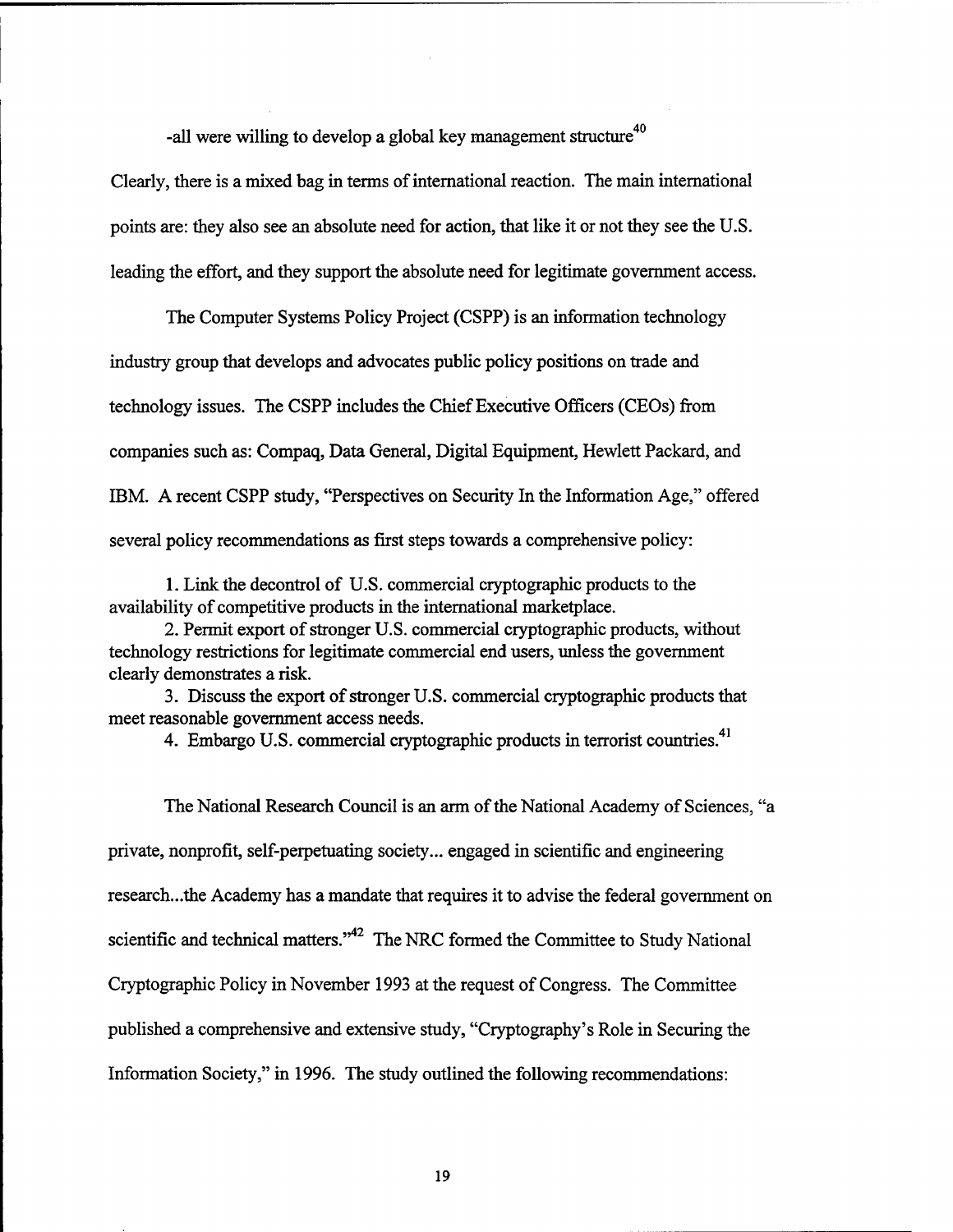1. No law should bar the manufacture, sale or use of any form of encryption within the U.S.

2. National cryptography policy should be developed by the executive and legislative branches on the basis of open public discussion and governed by the rule of the law.

**3.** National cryptography policy affecting the development and use of commercial cryptography should be more closely aligned with market forces.

4. Export controls on cryptography should be progressively relaxed but not eliminated.

5. The U.S. government should take steps to assist law enforcement and national security to adjust to new technical realities of the information age.

*6.* The U.S. government should develop a mechanism to promote information security in the private sector. $43$ 

The two studies' recommendations have some similar elements but in some predictable areas they are different. Both studies recommend that the government policy reflect the direction of commercial cryptography market forces. Both studies discuss export controls but have slightly different perspectives. NRC recommends a gradual relaxation of export controls but not elimination. CSPP, an industry group, takes a predictably less stringent approach by calling for the export of stronger cryptographic products without technology restrictions unless the government proved a risk.

## **What Should the U.S. Do?**

What should the U.S. do? **A** difficult question to answer because, as we have seen, the dilemma presented by cryptography is complex. What is clear is that when the question refers to "the U.S." it does not focus solely on government or industry. The interests of both parties are so interdependent so that choosing one over the other is not viable. However, as the discussion involves a policy question, ultimately the U.S. government must utter words or present statements that establish this policy. Industry's key role in the success of any policy and the impact of such a policy on the overall health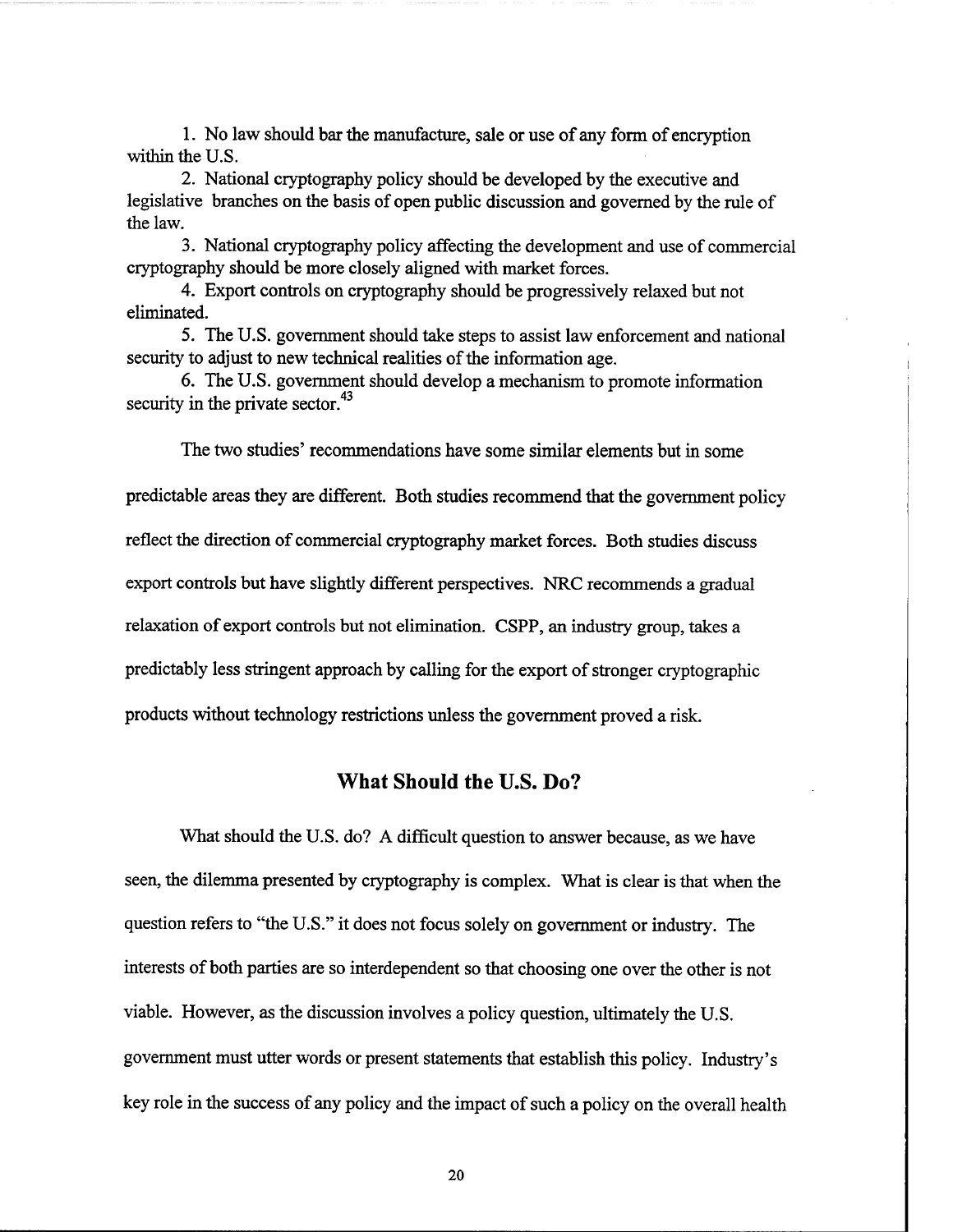of **U.S.** dominance in the information technology sector is not lost on the government. It makes the policy more important and more difficult to develop.

The government and industry are both dependent on the pervasiveness of the GI1 and the exploding growth of the information technology sector. These are key elements of national power for the **U.S.** government. They interconnect the emerging global economy and position the **U.S.** as a dominant force in the field. They are also key elements for industry in order to excel in the global economy and continue to be a dominant force in this technology sector. While at this level it might appear that industry and the government have similar objectives, the injection of cryptography into the discussion brings to the forefront the differences between these two players. The key difference revolves around access. The government demands access to protected information and protection fiom unwanted access for both government and industry sensitive **data.** Industry is cautious about the government's desire for access. Industry demands unrestricted access to the competitive market place and protection for its sensitive data. Government, for its part, is cautious of industry's requirement for unrestricted access. These different perspectives plus the perspectives of other stakeholders, most notably foreign governments and businesses, create an environment where a cryptography policy will most likely not have total consensus agreement. While total agreement is not a necessity, cooperation and compromise are necessary to protect both interests.

The **U.S.** must develop a cryptographic policy that incorporates the different perspectives involved and reflects the issues discussed above. However, at a minimum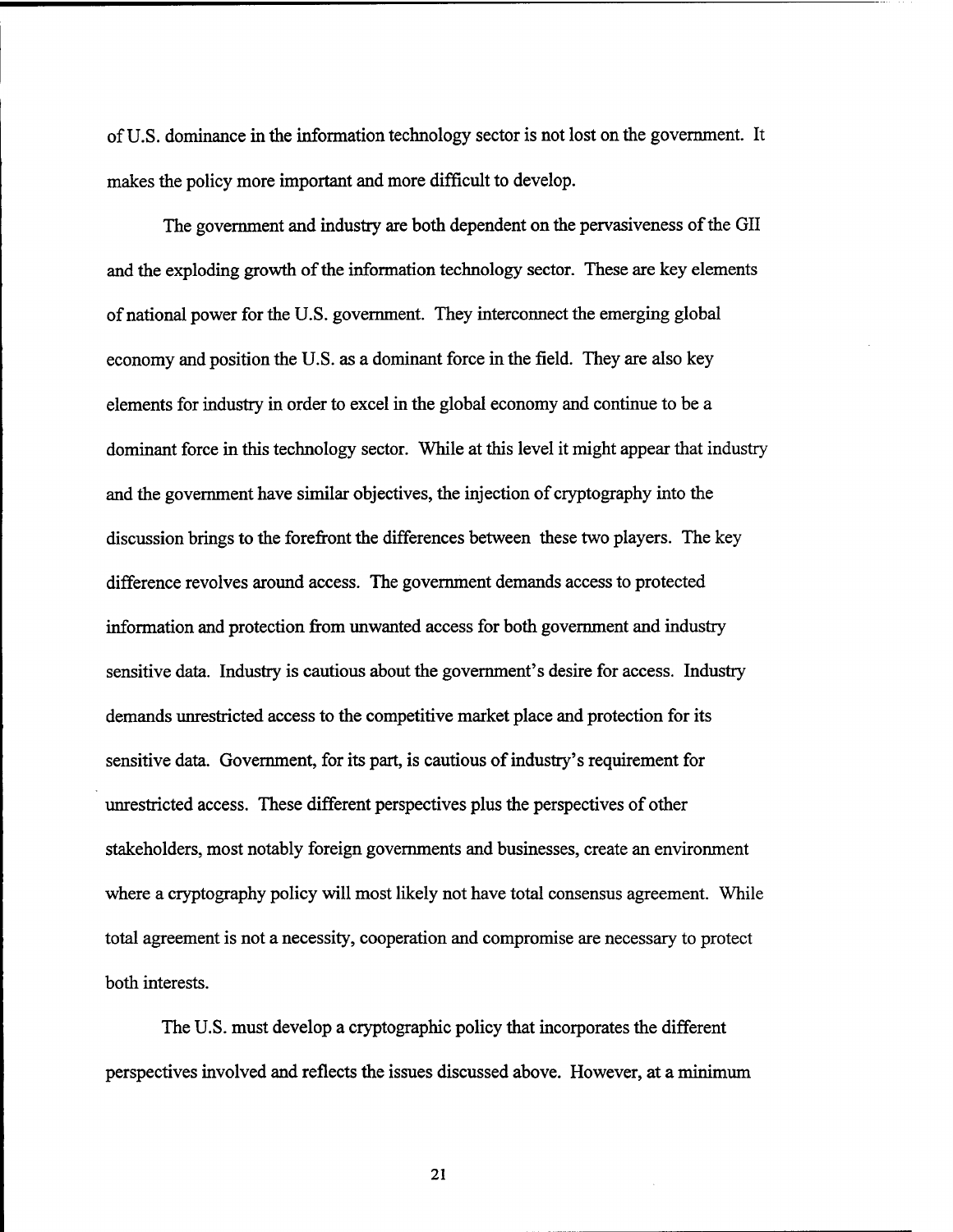the policy requires two elements: government access and U.S. industry pre-eminence in the information technology field. Neither should eclipse the other. As these are not wholly compatible objectives some form of compromise will be necessary in achieving a coordinated joint policy.

Government access to protected data is absolutely critical for national security purposes. The information age encompasses a broader spectrum of national security interests such as critical national infrastructure systems (communications, power, transportation, financial). This coupled with expanded cryptography usage in many nongovernment related fields necessitates a mechanism for legitimate government access. Some type of key recovery is the optimum choice. This assumes, of course, that the government and industry can agree on the definition and structure of the key recovery system. Industry's position is that key recovery with third party access inherently weakens the strength, and thereby the marketability, of any cryptographic product. Ambassador Aaron's assessment, based on discussions with many governments, concluded that key recovery will eventually be an international requirement.<sup>44</sup> An international requirement for key recovery will ease the government's difficulty on the policy side by leveling the competitive playing field fiom the industry perspective. U.S. industry will not have to be concerned that foreign competitors will be selling stronger cryptography with no key recovery because there will be no market.

Pre-eminence of U.S. industry in this increasingly vital part of the information technology sector is the second key element. The positive national security aspects of being the dominant force in the global information technology sector and the significant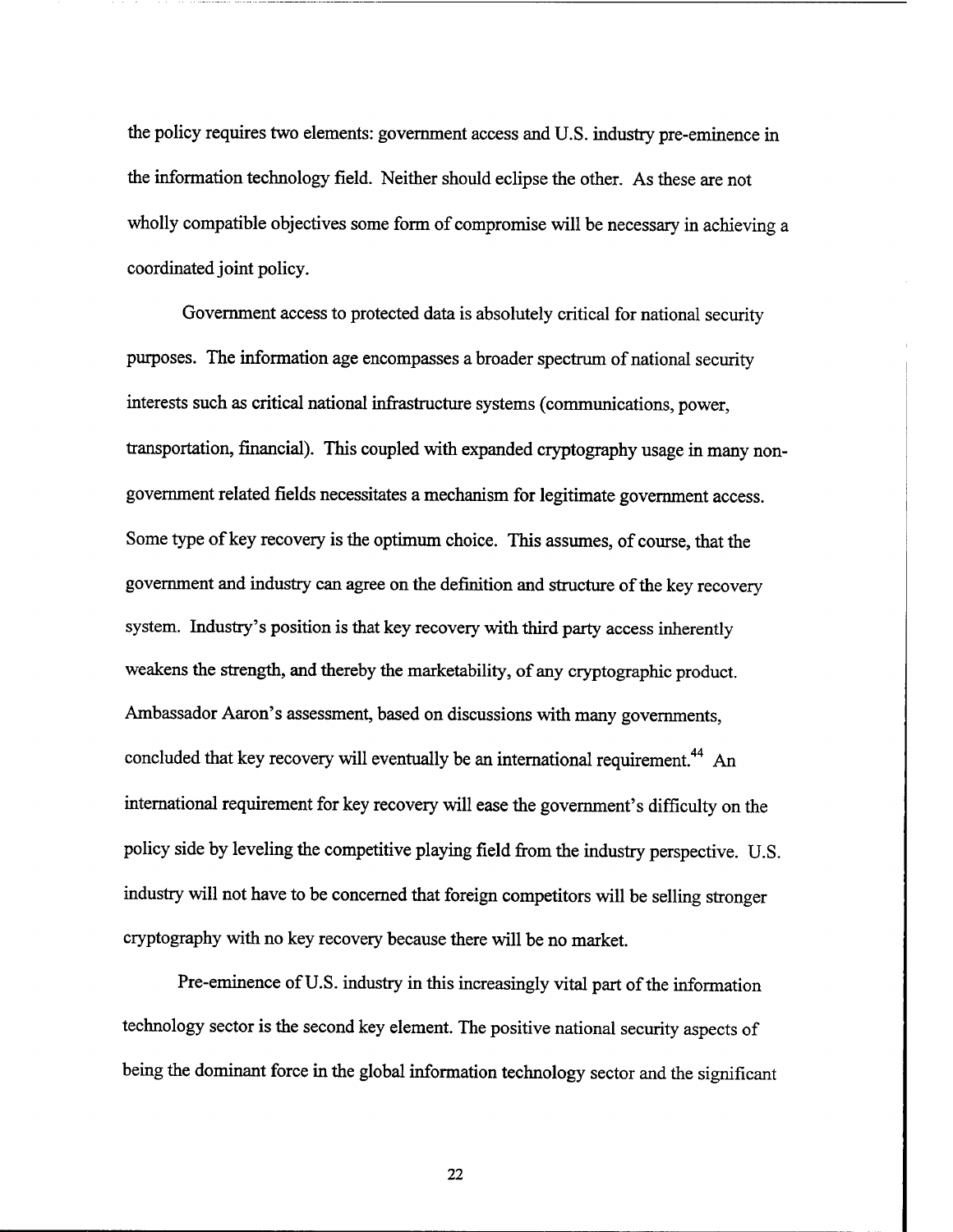economic benefits are powerful reasons for continued U.S. dominance in this field. Continued support for a global key recovery regime is critical in order to level the playing field for the U.S. industry. Export controls are a key element in the protection of the government's access ability. As such, the government should focus on coordinating with industry the relaxation not elimination of export controls. This coordination should take into account the current availability of cryptography products to ensure U.S. competitiveness. The level of technology exported requires a careful balanced approach. Government's too conservative approach will, in the long **run,** be as detrimental to the economic side of U.S. national security interests as will a too liberal export policy.

The government must lead this effort. It is a government policy formulation effort, therefore the lead cannot rest elsewhere. It is not prudent to take one side or the other in this matter because both the government and industry perspectives have merit. The pathway to solving this problem requires **a** team approach with each partner reaching their respective objectives. The separate industry groups, such as BSA or CSPP, add little because their perspective is wholly industry with little government perspective. The government must continue to press through Ambassador Aaron, as well as other forums, for the incorporation of a global key recovery requirement. For their part, industry must continue to dominate the information technology sector and continue to enhance the sophistication of the cryptographic systems, to include key recovery. The ability of the government to attain a global agreement on key recovery and the continued dominance of U.S. industry in the information technology sector to include cryptography will go a long way to fuifilling a successful policy from all perspectives. **A** continued dialog with industry over export controls is critical, as this will be a sensitive area. However, the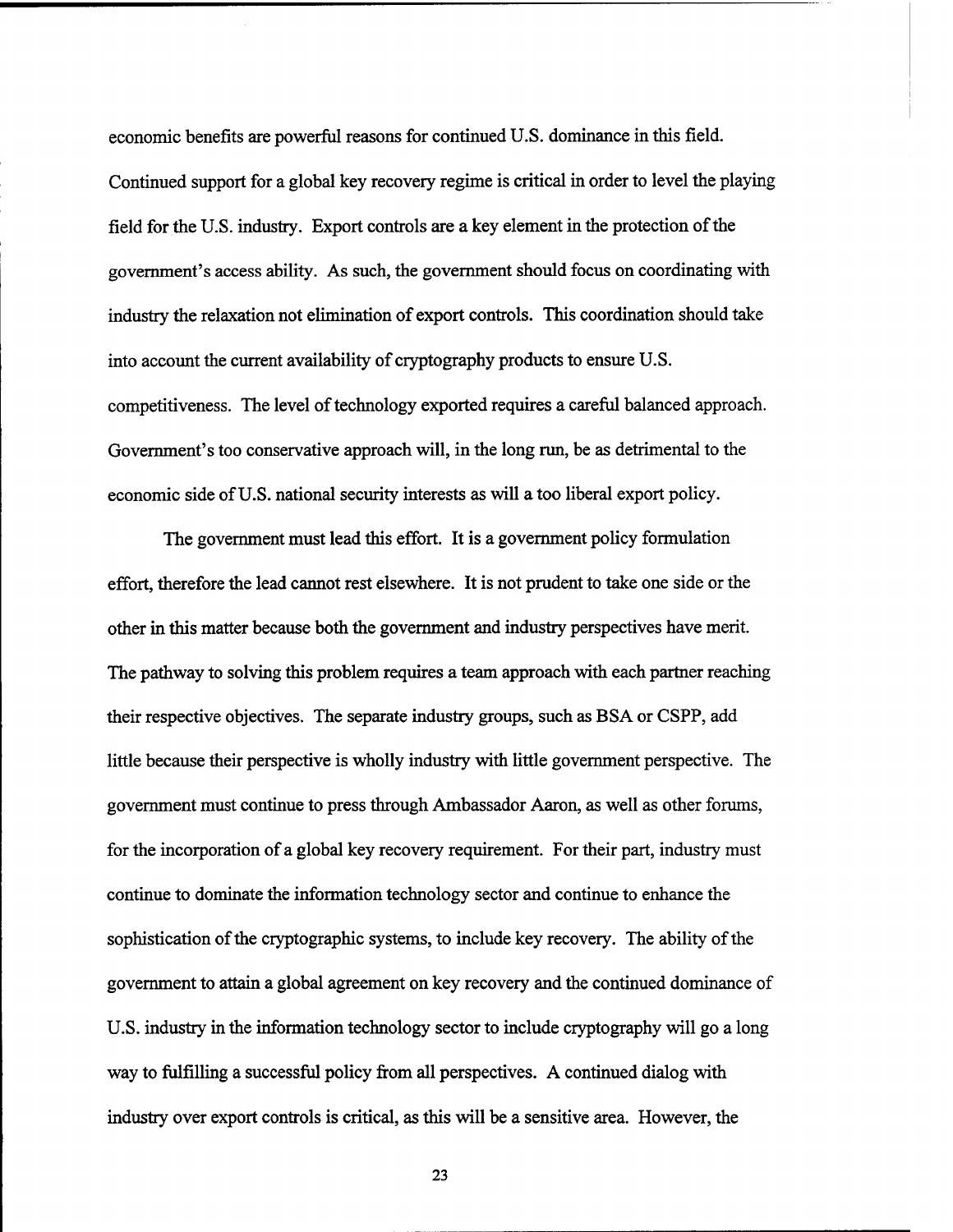government must be able to technically overwhelm protected systems if necessary for national security purposes. **A** permanent government-industry team is necessary to continue to focus issues and ensure that all perspectives are considered.

# **Conclusion**

Cryptography is an "old" emerging technology. An old technology that is emerging fiom a predominantly intelligence and national security environment to a more general worldwide environment. The solutions to the policy issues resulting fiom this emergence will not satisfy everyone. Good and valid reasons support the many perspectives. As is often the case, the "solution" is not really a solution but more a continual balancing act to minimize the damage to all the parties involved. Cryptography falls in this area. The U.S. must maintain **its** lead in the information technology sector for national security and economic reasons. The ability for the government to legitimately access protected data is also critical. **A** progressive cryptography policy of government and industry coordination is essential to meeting both objectives. It will be critical in the future information based environment.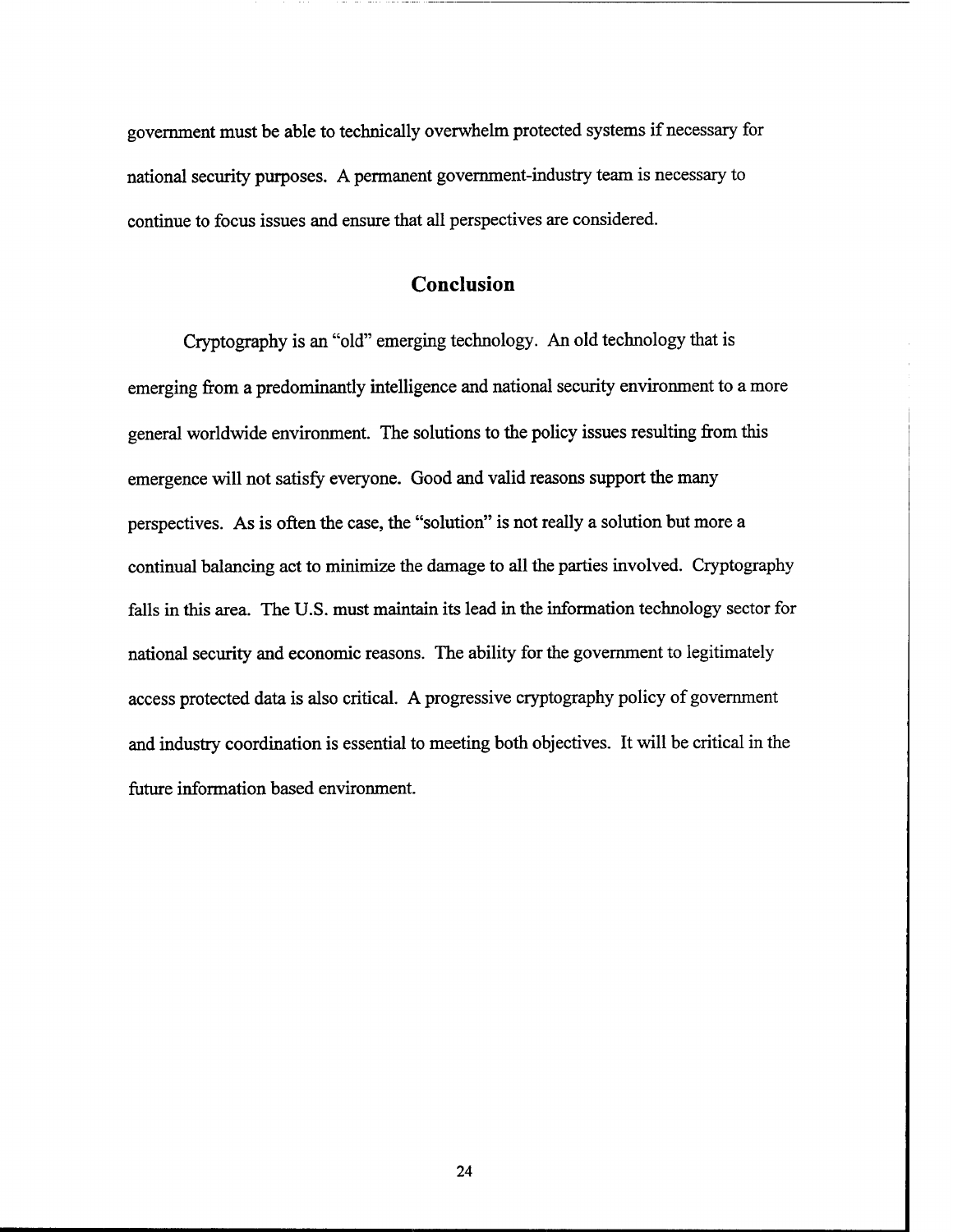## **ENDNOTES**

<sup>1</sup> Joint Chiefs of Staff, Joint Doctrine for Information Operations (First Draft) (Washington, DC: Joint Chiefs of Staff, 1997), 1-23.  $<sup>2</sup>$  Ibid, I-24.</sup>  $3$  Ibid, I-25. Colonel Michael D. Starry and Lieutenant Colonel W. Arneson, Jr, "FM 100-6: Information Operations," Military Review 6 (November-December 1996): 5. <sup>5</sup> Ibid.  $^6$ Ibid. <sup>7</sup> Joint Chiefs of Staff, Information Warfare: Legal, Regulatory, Policy and Organizational Considerations for Assurance. 2d Edition (Washington, DC: National Defense University, 4 July 1996), 2-17. **<sup>8</sup>**Ibid. <sup>9</sup> "Information in the Global Economy," undated, **~http://www.annenberg.nwu.edu~pubs/glob~ll** .htm>, 28 February 1997. **lo** Ibid. <sup>11</sup> Boeing Aircraft Company, "777 Computing Design Facts," February 1997, <http://www.boeing.com/bck\_html/boe777comp.html>, 22 February 1997. <sup>12</sup> Information in the Global Economy. **l3** Joint Pub 3-13,I-1. **<sup>14</sup>**Ibid, 1-2. <sup>15</sup> Kenneth W. Dam and Herbert S. Lin, Editors, Cryptography's Role in Securing the Information Society (Washington, DC: National Academy Press, 1996), 4. <sup>16</sup> U.S. Congress, Office of Technology Assessment, Information Security and Privacy in Network Environments. OTA-TCT-606 (Washington, DC: U.S. Government Printing Ofice, September 1994), 112. **<sup>17</sup>**Cryptography's Role, 54. <sup>18</sup> Ibid, 31. **l9** hid, 31. **<sup>20</sup>**Ibid, 38. **2'** Ibid, 38-40. 22 Business Software Alliance, "BSA Letter to the Vice President," 2 December 1996. **<sup>23</sup>**Cryptography's Role, 128. <sup>24</sup> Computer Systems Policy Project, "Perspectives on Security in the Information Age," January 1996. <http://www.cspp.org/reports/report1-96.html>, 15 January 1997. <sup>25</sup> Cryptography's Role, 4. **<sup>26</sup>**Ibid, 1 14. <sup>27</sup> Electronic Privacy Information Center, "US Cryptography Policy: Why We Are Taking the Current Approach," 12 July 1996, <http://www.tis.com/docs/products/recoverkey>. 15 March 1997. <sup>28</sup>Cryptography's Role, 236. <sup>29</sup> Ambassador David Aaron, "International Views of Key Recovery," Statement presented at RSA Data Security Conference, 28 January 1997, **~http://www.bxa.doc.gov/aaron.htm>,** 15 March 1997. **<sup>30</sup>**Cryptography's Role, 57. **<sup>31</sup>**Ibid, 169.  $32$  Ibid. <sup>33</sup> Electronic Privacy Information Center, "Joint Press Announcement: High-Tech Leaders Join Forces to Enable International Strong Encryption," 2 October 1996, <http://www.tis.com/docs/products/recoverkey>, 22 February 1997. **<sup>34</sup>**Ibid.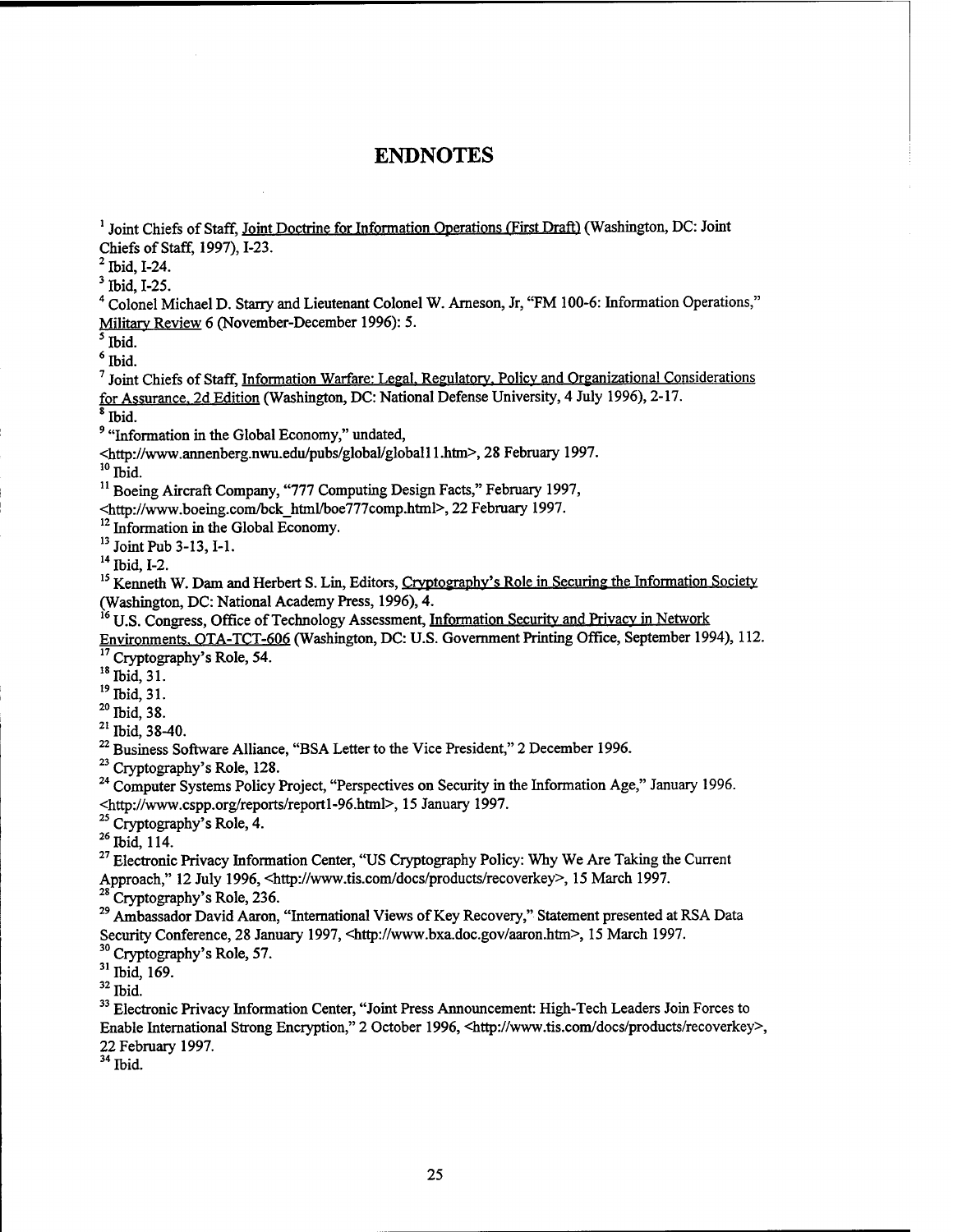<sup>33</sup> Department of Commerce, "Minutes of the 5-6 December 1996 Meeting of the Technical Advisory Committee to Develop a Federal Information Processing Standard for the Federal Key Management Infrastructure," <http://csrc.nist.gov/tacdfipsfkmi/minutes9612.txt>, 15 March 1997.<br><sup>36</sup> Ibid.

<sup>36</sup> Ibid.<br><sup>37</sup>The White House, Office of the Vice President, "Vice President on Clipper 4," 1 October 1996.

<sup>38</sup> BSA Letter.

 $\frac{39}{10}$  Ibid.

**<sup>40</sup>**Ambassador Aaron.

**<sup>41</sup>CSPP.** 

**<sup>42</sup>**Cryptography's Role, vi.

**<sup>43</sup>**Ibid, 303-335. **<sup>44</sup>**Ambassador Aaron.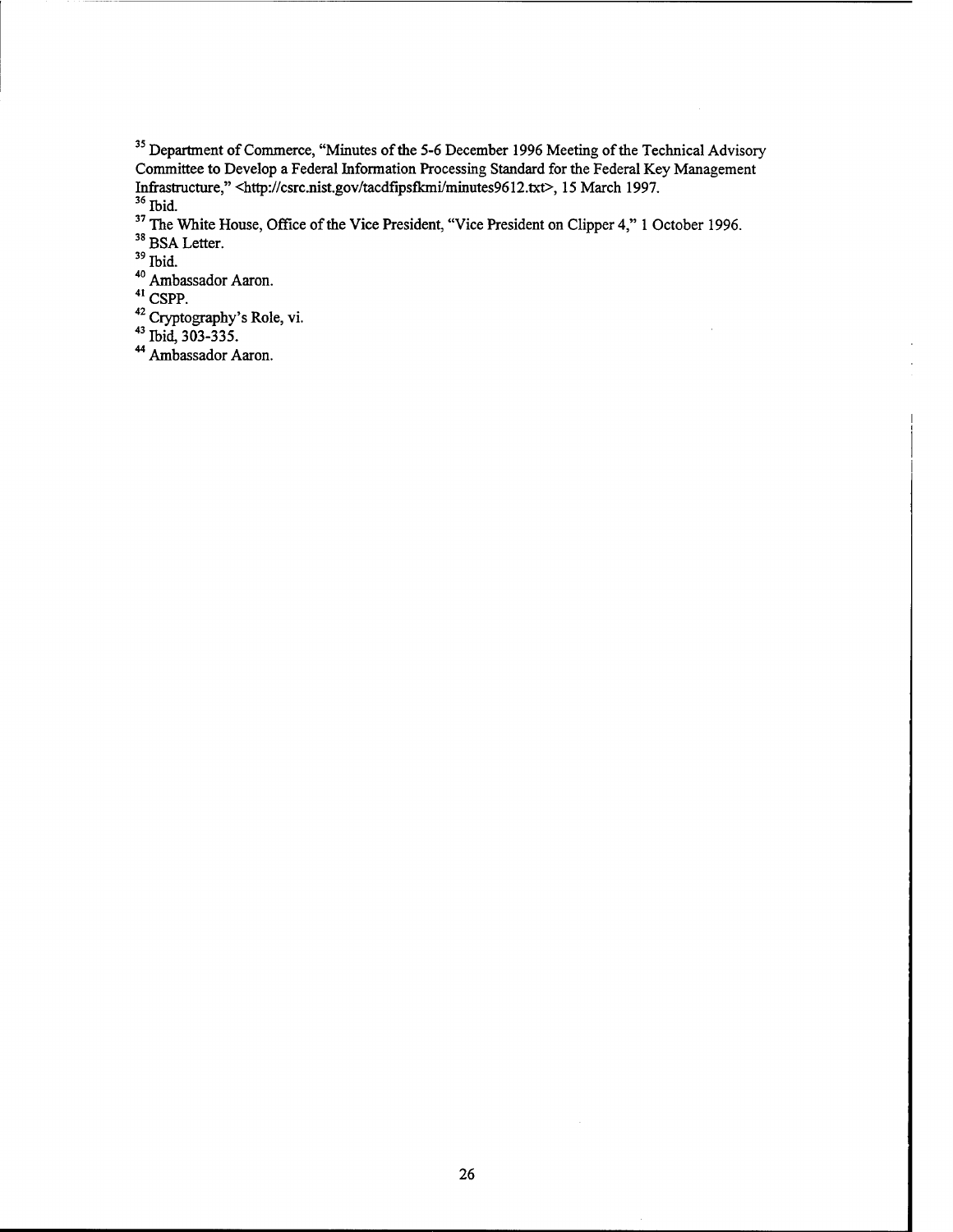# **BIBLIOGRAPHY**

- Aaron, Ambassador David. "International Views of Key Recovery." Statement presented at RSA Data Security Conference. 28 January 1 997, <http://www.bxa.doc.gov/aaron. htm>. 1 5 March 1 997.
- Boeing Aircraft Company. "777 Computing Design Facts." February 1997, **<http://www.boeing.com/bck~htmVboe777comp.hl.22** February 1997

Business Software Alliance. "BSA Letter to the Vice President." 2 December 1996.

- Computer Systems Policy Project. "Perspectives on Security in the Information Age." January 1996. **<http://www.cspp.org/reports/reportl-96.htmb.** 15 January 1997.
- Dam, Kenneth W. and Herbert S. Lin, Editors. Cryptography's Role in Securing the Jnformation Society. Washington, DC: National Academy Press, 1996.
- Department of Commerce. "Minutes of the 5-6 December 1996 Meeting of the Technical Advisory Committee to Develop a Federal Information Processing Standard for the Federal Key Management Infrastructure." <http://csrc.nist.gov/tacdfipsfkmi/minutes9612.txt>.15 March 1997.
- Electronic Privacy Information Center. "US Cryptography Policy: Why We Are Taking the Current Approach." 12 July 1996, <http://www.tis.com/docs/products/recoverkey. 15 March 1997.
- Electronic Privacy Information Center. "Joint Press Announcement: High-Tech Leaders Join Forces to Enable International Strong Encryption." 2 October 1996, <http://www.tis.com/docs/products/recoverkey>. 22 February 1997.
- "Information in the Global Economy," undated, **<http://www.annenberg.nwu.edu~pubs/globagloball 1** .htrn>, *28* February 1997.
- Joint Chiefs of Staff. Joint Pub 3-13. Joint Doctrine for Information Operations (First Draft). Washington, DC: Joint Chiefs of Staff, 21 January 1997.
- National Defense University. Information Warfare: Legal. Regulatory. Policy and Organizational Considerations for Assurance 2d Edition. Washington, DC: National Defense University, 4 July 1996.
- Starry, Colonel Michael and Lieutenant Colonel W. Arneson, Jr. "FM 100-6: Information Operations." Military Review 6 (November-December): 2-15.